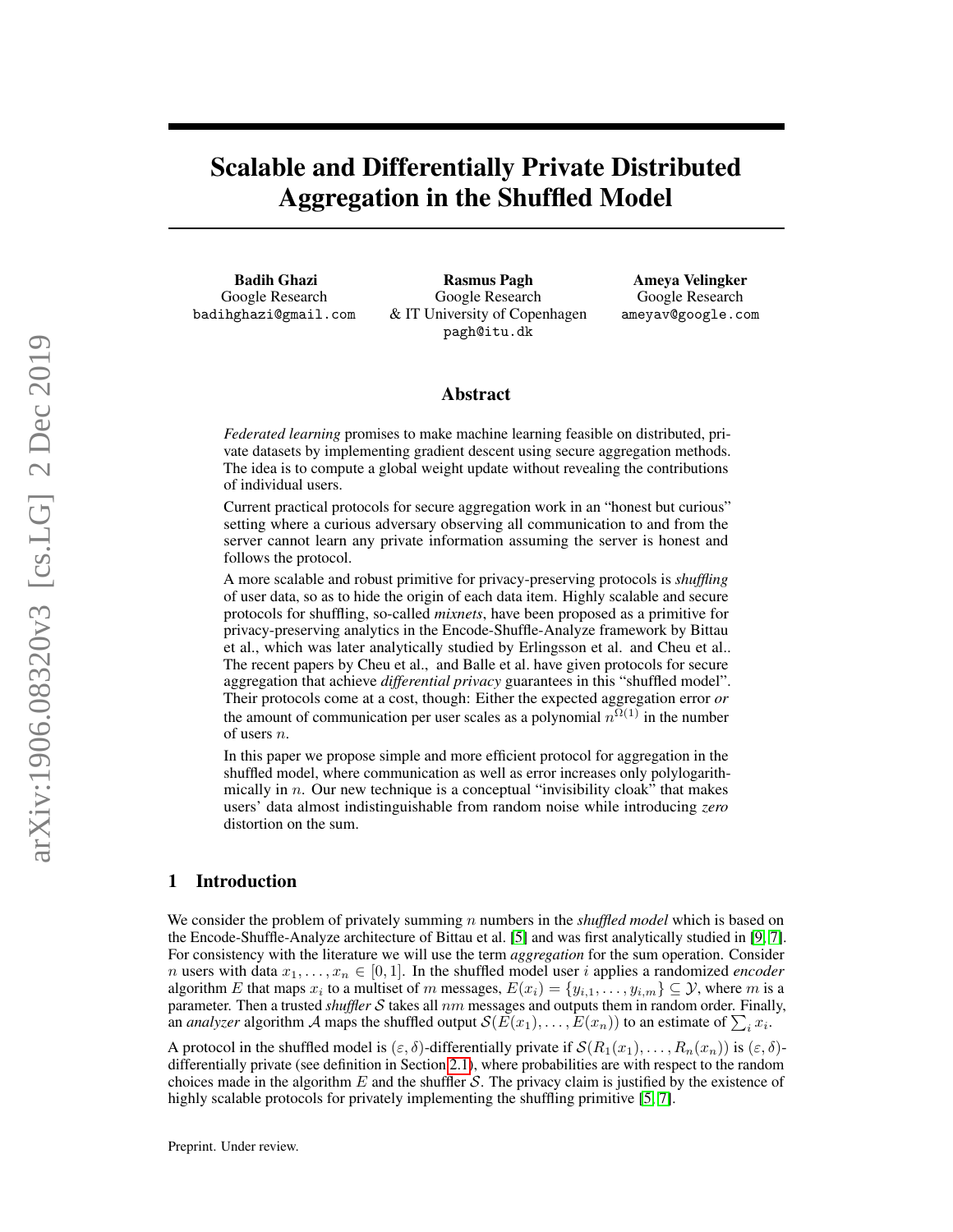Two protocols for aggregation in the shuffled model were recently suggested by Balle et al. [\[4\]](#page-16-2) and Cheu et al. [\[7\]](#page-16-1). We discuss these further in Section [1.2,](#page-1-0) but note here that all previously known protocols have either communication or error that grows as  $n^{\Omega(1)}$ . This is unavoidable for singlemessage protocols, by the lower bound in [\[4\]](#page-16-2), but it has been unclear if such a trade-off is necessary in general. Cheu et al. [\[7\]](#page-16-1) explicitly mention it as an open problem to investigate this question.

## 1.1 Our Results

We show that a trade-off is not necessary — it is possible to avoid the  $n^{\Omega(1)}$  factor in both the error bound and the amount of communication per user. The precise results obtained depend on the notion of "neighboring dataset" in the definition of differential privacy. We consider the standard notion of neighboring dataset in differential privacy, that the input of a *single user* is changed, and show:

<span id="page-1-2"></span>**Theorem 1.** Let  $\varepsilon > 0$  and  $\delta \in (0,1)$  be any real numbers. There exists a protocol in the shuffled model that is  $(\varepsilon,\delta)$ -differentially private under single-user changes, has expected error  $O(\frac{1}{\varepsilon}\sqrt{\log \frac{1}{\delta}})$ , and where each encoder sends  $O(\log(\frac{n}{\varepsilon\delta}))$  messages of  $O(\log(\frac{n}{\delta}))$  bits.

We also consider a different notion similar to the gold standard of secure multi-party computation: Two datasets are considered neighboring if the their *sums* (taken after discretization) are identical. This notion turns out to allow much better privacy, even with *zero* noise in the final sum — the only error in the protocol comes from representing the terms of the sum in bounded precision.

<span id="page-1-1"></span>**Theorem 2.** Let  $\varepsilon > 0$  and  $\delta \in (0,1)$  be any real numbers and let  $m > 10 \log(\frac{n}{\varepsilon \delta})$ . There exists a *protocol in the shuffled model that is*  $(\varepsilon, \delta)$ -differentially private under sum-preserving changes, has *worst-case error* 2 <sup>−</sup>m*, and where each encoder sends* m *messages of* O(m) *bits.*

In addition to analyzing error and privacy of our new protocol we consider its resilience towards untrusted users that may deviate from the protocol. While the shuffled model is vulnerable to such attacks in general [\[4\]](#page-16-2), we argue in Section [2.5](#page-15-0) that the privacy guarantees of our protocol are robust even to a large fraction of colluding users. For reasons of exposition we show Theorem [2](#page-1-1) before Theorem [1.](#page-1-2) The technical ideas behind our new results are discussed in Section [1.3.](#page-2-0) Next, we discuss implications for machine learning and the relation to previous work.

Concurrently and independently of our work, Balle et al. obtained a result similar to Theorem [1](#page-1-2) [\[3\]](#page-16-3). Their algorithm is similar to ours and, as they point out, a similar algorithm was used by Ishai et al. in their work on cryptography from anonymity [\[12\]](#page-17-1). Our privacy analysis however is different from theirs. In particular, they use a different noise distribution which leads to a better dependence on  $\varepsilon$  and  $\delta$ , achieving a number of messages of  $O(\log(n/\delta))$ , a message size of  $O(\log n)$  bits and an expected error of  $O(1/\varepsilon)$ .

We point out that following the appearance of this work, tighter quantitative bounds for the secure aggregation problem that was studied in [\[12\]](#page-17-1) were independently obtained in [\[10,](#page-17-2) [2\]](#page-16-4). Using a reduction of [\[3\]](#page-16-3), these imply more efficient differential privacy protocols for aggregation in the shuffled model. Moreover, [\[10\]](#page-17-2) obtained near tight lower bounds on the corresponding secure aggregation problem. We refer to [\[10\]](#page-17-2) for a comparison of the various followup works.

#### <span id="page-1-0"></span>1.2 Discussion of Related Work and Applications

Our protocol is applicable in any setting where secure aggregation is applied. Below we mention some of the most significant examples and compare to existing results in the literature.

Federated Learning. Our main application in a machine learning context is gradient descent-based federated learning [\[14\]](#page-17-3). The idea is to avoid collecting user data, and instead compute weight updates in a distributed manner by sending model parameters to users, locally running stochastic gradient descent on private data, and aggregating model updates over all users. Using a *secure aggregation* protocol (see e.g. [\[6\]](#page-16-5)) guards against information leakage from the update of a single user, since the server only learns the aggregated model update. A federated learning system based on these principles is currently used by Google to train neural networks on data residing on users' phones [\[15\]](#page-17-4).

Current practical secure aggregation protocols such as that of Bonawitz et al. [\[6\]](#page-16-5) have user computation cost  $O(n^2)$  and total communication complexity  $O(n^2)$ , where n is the number of users. This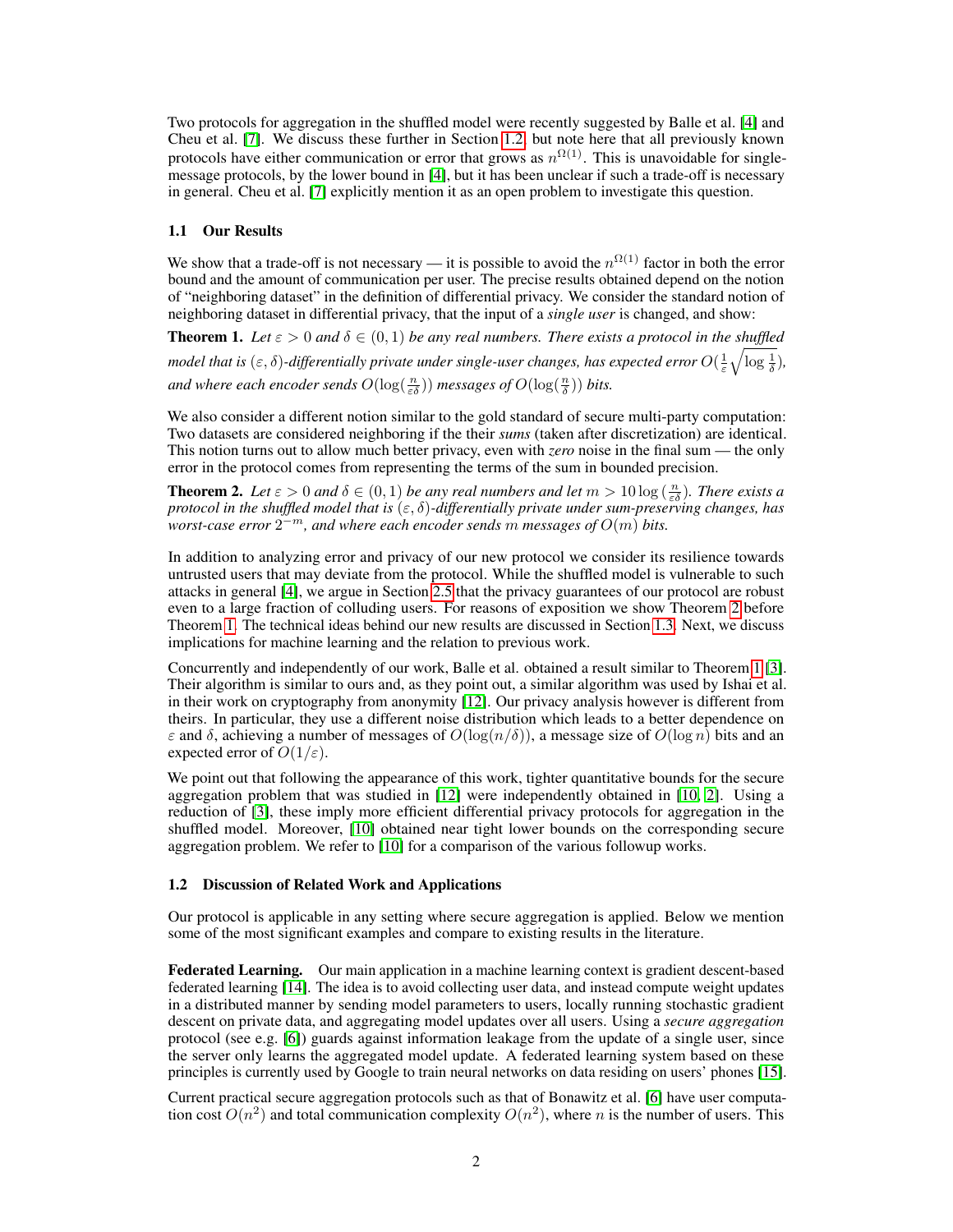<span id="page-2-1"></span>

| <b>Reference</b> | #messages $/ n$                                                                 | <b>Message</b><br>size        | <b>Expected error</b>                                                                                     | <b>Privacy protection</b>                   |
|------------------|---------------------------------------------------------------------------------|-------------------------------|-----------------------------------------------------------------------------------------------------------|---------------------------------------------|
| Cheu et al. [7]  | $\varepsilon \sqrt{n}$<br>m                                                     |                               | $rac{1}{\varepsilon} \log \frac{n}{\delta}$<br>$\sqrt{n}/m + \frac{1}{\varepsilon} \log \frac{1}{\delta}$ | Single-user change                          |
| Balle et al. [4] |                                                                                 | $\log n$                      | $n^{1/6} \log^{1/3}(1/\delta)$<br>$\epsilon^2/3$                                                          | Single-user change                          |
| <b>New</b>       | $\log(\frac{n}{\varepsilon\delta})$<br>$m > \log(\frac{n}{\varepsilon \delta})$ | $\log(\frac{n}{\delta})$<br>m | $\frac{1}{\varepsilon} \sqrt{\log \frac{1}{\delta}}$<br>$2^{-m}$                                          | Single-user change<br>Sum-preserving change |

*Figure 1: Comparison of differentially private aggregation protocols in the shuffled model with* (ε, δ)*-differential privacy. The number of users is* n*, and* m *is an integer parameter. Message sizes are in bits; asymptotic notation is suppressed for readability. We consider two types of privacy protection, corresponding to different notions of "neighboring dataset" in differential privacy: In the first one, which was considered in previous papers, datasets are considered neighboring if they differ in the data of a single user. In the latter, datasets are considered neighboring if they have the same sum.*

limits the number of users that can participate in the secure aggregation protocol. In addition, the privacy analysis assumes of an "honest but curious" server that does not deviate from the protocol, so some level of trust in the secure aggregation server is required. In contrast, protocols based on shuffling work with much weaker assumptions on the server [\[5,](#page-16-0) [7\]](#page-16-1). In addition to this advantage, total work and communication of our new protocol scales near-linearly with the number of users.

Differentially Private Aggregation in the Shuffled Model. It is known that gradient descent can work well even if data is accessible only in noised form, in order to achieve differential privacy [\[1\]](#page-16-6). Note that in order to run gradient descent in a differentially private manner, privacy parameters need to be chosen in such a way that the combined privacy loss over many iterations is limited.

Each aggregation protocol shown in Figure [1](#page-2-1) represents a different trade-off, optimizing different parameters. Our protocols are the only ones that avoid  $n^{\Omega(1)}$  factors in both the communication per user and the error.

Private Sketching and Statistical Learning. At first glance it may seem that aggregation is a rather weak primitive for combining data from many sources in order to analyze it. However, research in the area of data stream algorithms has uncovered many non-trivial algorithms that are small *linear sketches*, see e.g. [\[8,](#page-17-5) [16\]](#page-17-6). Linear sketches over the integers (or over a finite field) can be implemented using secure aggregation by computing linear sketches locally and summing them up over some range that is large enough to hold the sum. This unlocks many differentially private protocols in the shuffled model, e.g. estimation of  $\ell_p$ -norms, quantiles, heavy hitters, and number of distinct elements.

Second, as observed in [\[7\]](#page-16-1) we can translate any *statistical query* over a distributed data set to an aggregation problem over numbers in  $[0, 1]$ . That is, every learning problem solvable using a small number of statistical queries [\[13\]](#page-17-7) can be solved privately and efficiently in the shuffled model.

#### <span id="page-2-0"></span>1.3 Invisibility Cloak Protocol

We use a technique from protocols for secure multi-party aggregation (see e.g. [\[11\]](#page-17-8)): Ensure that individual numbers passed to the analyzer are fully random by adding random noise terms, but *coordinate* the noise such that all noise terms cancel, and the sum remain the same as the sum of the original data. Our new insight is that in the shuffled model the addition of zero-sum noise can be done without coordination between the users. Instead, each user *individually* produces numbers  $y_1, \ldots, y_m$  that are are fully random except that they sum to  $x_i$ , and pass them to the shuffler. This is visualized in Figure [2.](#page-3-0) Conceptually the noise we introduce acts as an *invisibility cloak*: The data is still there, possible to aggregate, but is almost impossible to gain any other information from.

The details of our *encoder* is given as Algorithm [1.](#page-3-1) For parameters  $N$ ,  $k$ , and  $m$  to be specified later it converts each input  $x_i$  to a set of random values  $\{y_1, \ldots, y_m\}$  whose sum, up to scaling and rounding, equals  $x_i$ . When the output of all encoders  $E_{N,k,m}(x_i)$  is composed with a shuffler this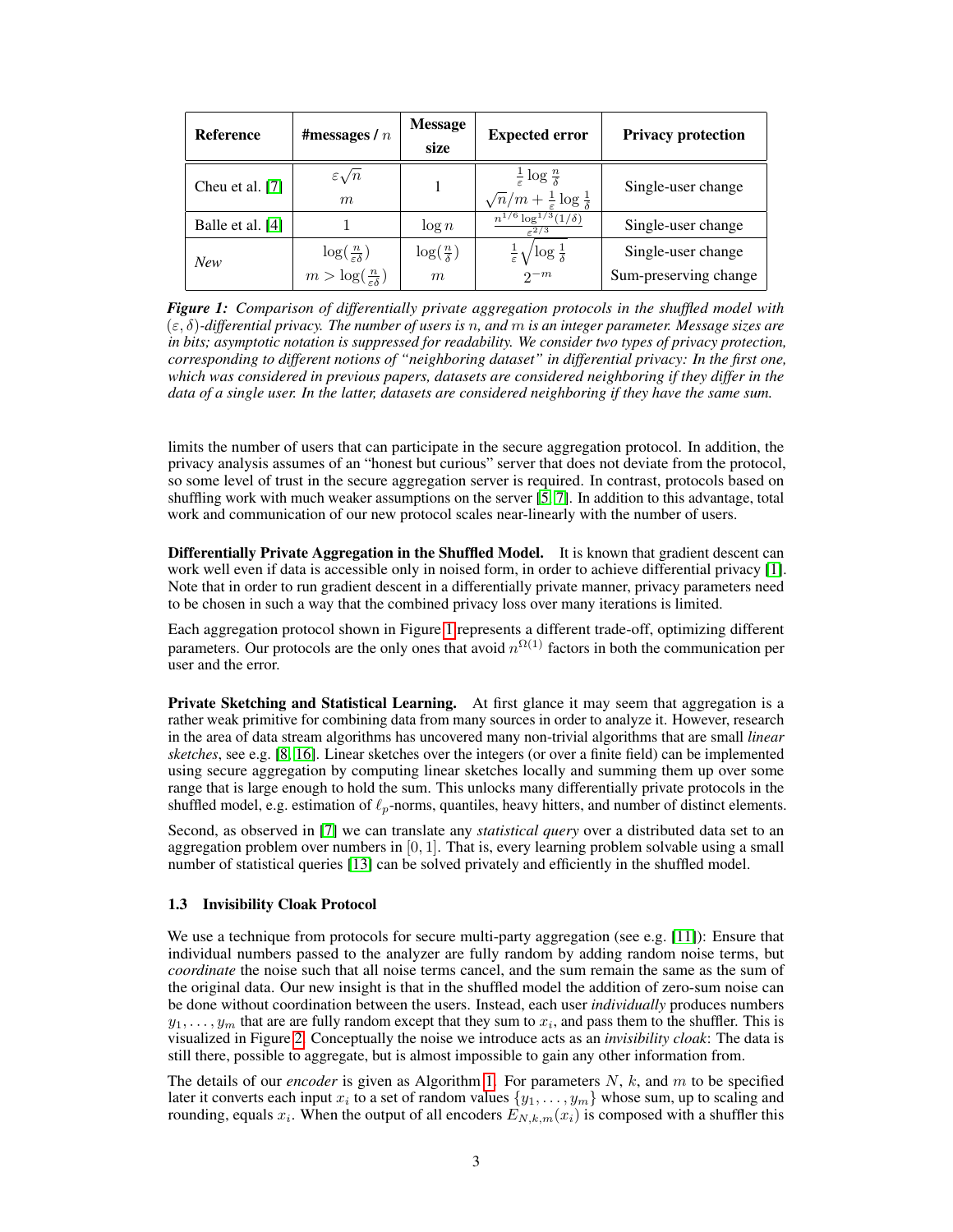<span id="page-3-0"></span>

*Figure 2: Diagram of the Invisibility Cloak Protocol for secure multi-party aggregation*

directly gives differential privacy with respect to sum-preserving changes of data (where the sum is considered after rounding). To achieve differential privacy with respect to single-user changes the protocol must be combined with a pre-randomizer that adds noise to each  $x_i$  with some probability, see discussion in Section [2.4.](#page-9-0)

Our *analyzer* is given as Algorithm [2.](#page-4-1) It computes  $\bar{z}$  as the sum of the inputs (received from the shuffler) modulo N, which by definition of the encoder is guaranteed to equal the sum  $\sum_i [x_i k]$  of scaled, rounded inputs. If  $x_1, \ldots, x_n \in [0, 1]$  this sum will be in  $[0, nk]$  and  $\bar{z}/k$  will be within  $n/k$ of the true sum  $\sum_i x_i$ . In the setting where a pre-randomizer adds noise to some inputs, however, we may have  $z \notin [0, nk]$  in which case we round to the nearest feasible output sum, 0 or n.

**Privacy Intuition.** The output of each encoder is very close to fully random in the sense that every set of  $m - 1$  values are independent and uniformly random. Only by summing exactly the outputs of an encoder (or several encoders) do we get a value that is not uniformly random. On the other hand, many size-m subsets *look like* the output of an encoder in the sense that the sum of elements corresponds to a feasible value  $x_i$ . In fact, something stronger is true: For every possible input with the same sum as the true input (sum taken after scaling and rounding) we can, with high probability, find a splitting of the shuffler's output consistent with that input. Furthermore, the *number* of such splittings is about the same for each potential input.

Our technique can be compared to the recently proposed "privacy blanket" [\[4\]](#page-16-2), which introduces uniform, random noise to replace some inputs. Since that paper operates in a single-message model there is no possibility of ensuring perfect noise cancellation, and thus the number of noise terms needs to be kept small, which in turn means that a rather coarse discretization is required for differential privacy. Since the noise we add is zero-sum we can add much more noise, and thus we do not need a coarse discretization, ultimately resulting in much higher accuracy.

<span id="page-3-1"></span>Algorithm 1: Invisibility Cloak Encoder Algorithm  $E_{N,k,m}(x)$ : **Input:**  $x \in \mathbf{R}$ , integer parameters  $N, k, m \geq 4$ **Output:** Multiset  $\{y_1, \ldots, y_m\} \subseteq \{0, \ldots, \overline{N} - 1\}$ Let  $\bar{x} \leftarrow |xk|$ for  $j=1,\ldots,m-1$  do  $y_j \leftarrow Uniform(\{0, \ldots, N-1\})$  $y_m \leftarrow \left( \bar{x} - \sum_{j=1}^{m-1} y_j \right) \text{ mod } N$ return  $\{y_1, \ldots, y_m\}$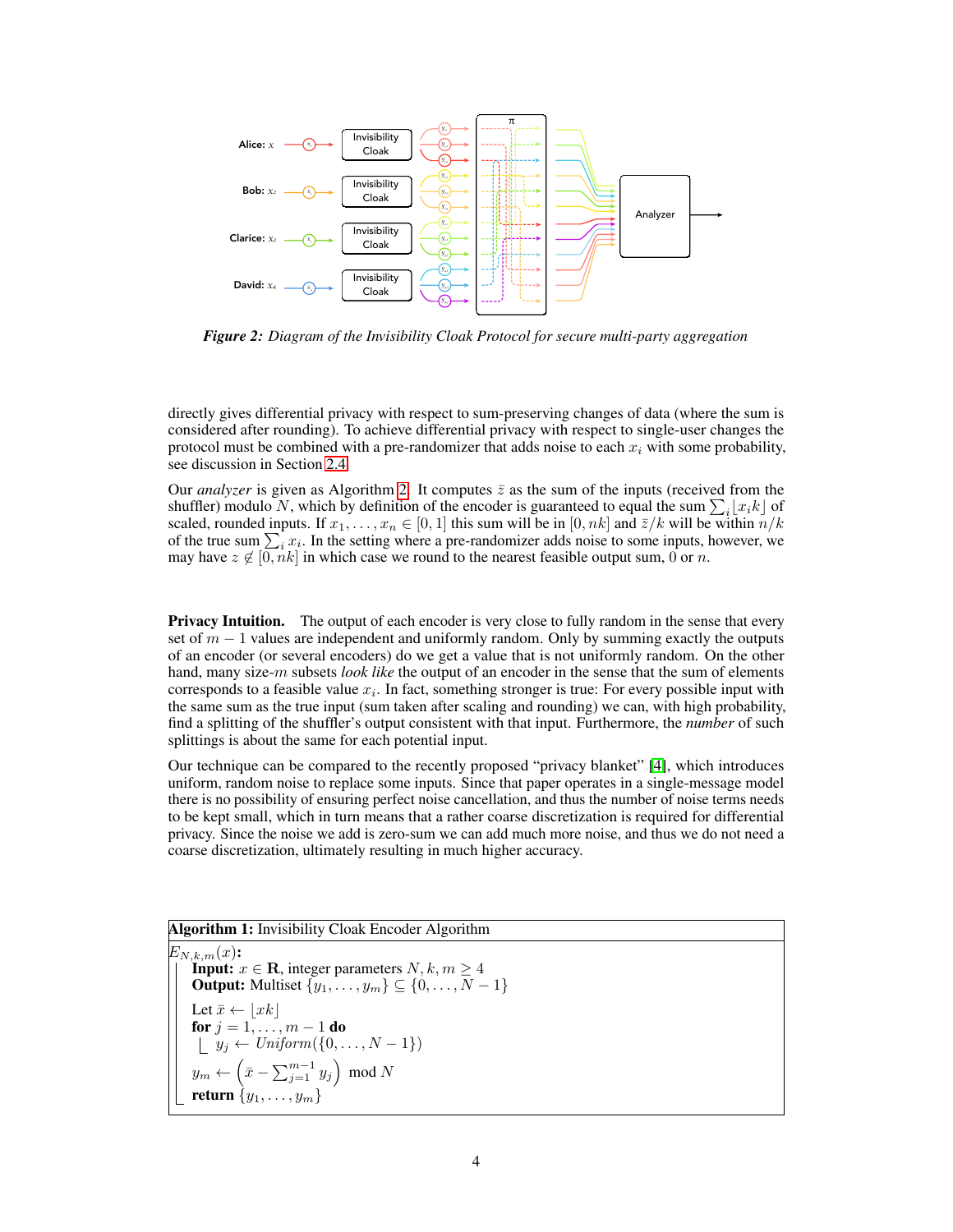Algorithm 2: Analyzer

 $A_{N,k,n}(y_1,\ldots,y_{mn})$ : **Input:**  $(y_1, \ldots, y_{nm}) \in \{0, \ldots, N-1\}^{mn}$ , integer parameters k, n, odd  $N > 3nk$ **Output:**  $z \in [0, n]$  $\bar{z} \leftarrow \sum_i y_i \text{ mod } N$ if  $\bar{z} > 2nk$  then return 0; else if  $\bar{z} > nk$  then return n; else return  $\bar{z}/k$ ;

## <span id="page-4-1"></span>2 Analysis

Overview. We first consider privacy with respect to sum-preserving changes to the input, arguing that observing the output of the shuffler gives almost no information on the input, apart from the sum. Our proof strategy is to show privacy in the setting of *two* players and then argue that this implies privacy for n players, essentially because the two-player privacy holds regardless of the behavior of the other players. In the two-player case we first argue that with high probability the outputs of the encoders satisfy a *smoothness* condition saying that every potential input  $x_1, x_2$  to the encoders corresponds to roughly the same number of divisions of the  $2m$  shuffler outputs into sets of size m. Finally we argue that smoothness in conjunction with the  $2m$  elements being unique implies privacy.

#### <span id="page-4-0"></span>2.1 Preliminaries

**Notation.** We use  $Uniform(R)$  to denote a value uniformly sampled from a finite set R, and denote by  $S_t$  the set of all permutations of  $\{0, \ldots, t-1\}$ . Unless stated otherwise, sets in this paper will be *multisets*. It will be convenient to work with *indexed* multisets whose elements are identified by indices in some set I. We can represent a multiset  $M \subseteq R$  with index set I as a function  $M : I \to R$ . Multisets  $M_1$  and  $M_2$  with index sets  $I_1$  and  $I_2$  are considered identical if there exists a bijection  $\pi : I_1 \to I_2$  such that  $M_1(i) = M_2(\pi(i))$  for all  $i \in I_1$ . For disjoint  $I_1$  and  $I_2$  we define the union of  $M_1$  and  $M_2$  as the function defined on  $I_1 \cup I_2$  that maps  $i_1 \in I_1$  to  $M_1(i_1)$  and  $i_2 \in I_2$  to  $M_2(i_2)$ .

Differential Privacy and the Shuffled Model. We consider the established notion of differential privacy, formalizing that the output distribution does not differ much between a certain data set and any "neighboring" dataset.

**Definition 1.** Let A be a randomized algorithm taking as input a dataset and let  $\varepsilon \geq 0$  and  $\delta \in (0,1)$  *be given parameters. Then, A is said to be*  $(\varepsilon, \delta)$ -differentially private *if for all neighboring datasets*  $D_1$  *and*  $D_2$  *and for all subsets* S *of the image of* A, *it is the case that*  $Pr[\mathcal{A}(D_1) \in S] \leq$  $e^{\varepsilon} \cdot \Pr[A(D_2) \in S] + \delta$ , where the probability is over the randomness used by the algorithm A.

We consider two notions of "neighboring dataset": 1) That the input of a single user is changed, but all other inputs are the same, and 2) That the sum of user inputs is preserved. In the latter case we consider the sum after rounding to the nearest lower multiple of  $1/k$ , for a large integer parameter k, i.e.,  $(x_1, \ldots, x_n) \in [0,1]^n$  is a neighbor of  $(x'_1, \ldots, x'_n) \in [0,1]^n$  if and only if  $\sum_i [x_i k] = \sum_i [x'_i k]$ . (Alternatively, just assume that the input is discretized such that  $x_i k$  is integer.)

In the shuffled model, the algorithm that we want to show differentially private is the composition of the shuffler and the encoder algorithm run on user inputs. In contrast to the *local model* of differential privacy, the outputs of encoders do not need to be differentially private. We refer to [\[7\]](#page-16-1) for details.

## 2.2 Common lemmas

Let  $\mathcal{Y} = \{0, \ldots, N-1\}$ , and consider some indexed multiset  $E = \{y_1, \ldots, y_{2m}\} \subseteq \mathcal{Y}$  that can possibly be obtained as the union of the outputs of two encoders. Further, let  $\mathcal I$  denote the collection of subsets of  $\{1, \ldots, 2m\}$  of size m. For each  $I \in \mathcal{I}$  define  $X_I(E) = \sum_{i \in I} y_i \text{ mod } N$ . We will be interested in the following property of a given (fixed) multiset  $\vec{E}$ :

<span id="page-4-2"></span>**Definition 2.** A multiset  $E = \{y_1, \ldots, y_{2m}\}$  is  $\gamma$ -smooth *if the distribution of values*  $X_I(E)$  *for*  $I \in \mathcal{I}$  is close to uniform in the sense that  $\Pr_{i \in \mathcal{I}}[X_I(E) = x] \in \left[\frac{1-\gamma}{N}, \frac{1+\gamma}{N}\right]$  for every  $x \in \mathcal{Y}$ .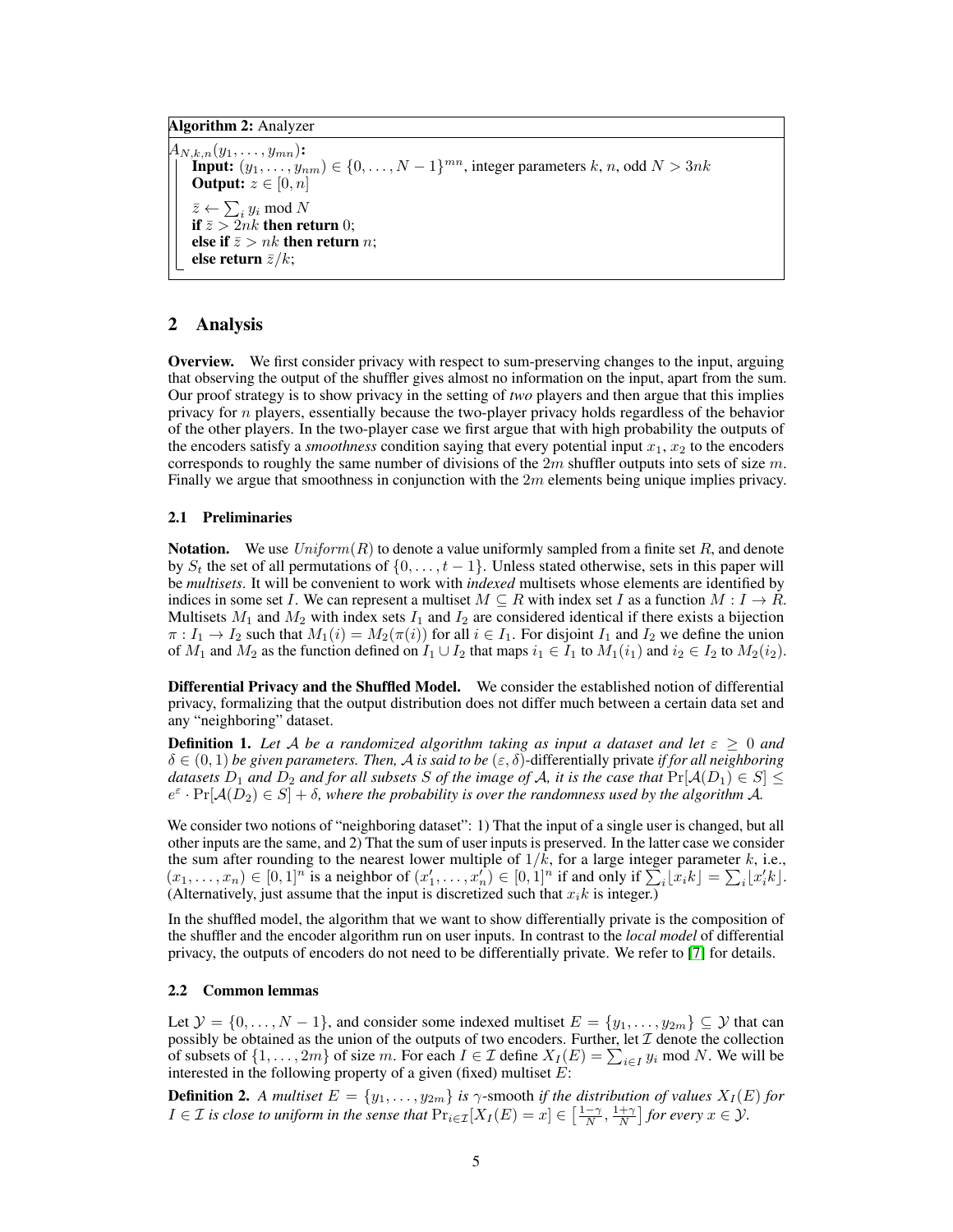We name the collection of multisets that are  $\gamma$ -smooth and contain 2m distinct elements:

$$
\begin{pmatrix} \mathcal{Y} \\ 2m \end{pmatrix}_{\gamma\text{-smooth}} = \{ \{y_1, \dots, y_{2m}\} \mid \{y_1, \dots, y_{2m}\} \text{ is } \gamma\text{-smooth and } y_1, \dots, y_{2m} \text{ are distinct} \} .
$$

Given  $x_1, x_2 \in [0,1]$  such that  $x_1k$  and  $x_2k$  are integers, consider the multisets  $E_{N,k,m}(x_1)$  ${y_1, \ldots, y_m}$  and  $E_{N,k,m}(x_2) = {y_{m+1}, \ldots, y_{2m}}$ , and let  $E(x_1, x_2) = {y_1, \ldots, y_{2m}}$  be their multiset union. The multiset  $E(x_1, x_2)$  is a random variable due to the random choices made by the encoder algorithm.

<span id="page-5-0"></span>**Lemma 1.** For every  $m \geq 4$ ,  $\gamma > 6\sqrt{m}/2^{2m}$  and for every choice of  $x_1, x_2 \in \mathcal{Y}$  we have  $\Pr\left[E(x_1, x_2) \notin {y \choose 2m}_{\gamma\text{-smooth}}\right] < \frac{2m^2}{N} + \frac{18\sqrt{m} N^2}{\gamma^2 2^{2m}}$  $\frac{3\sqrt{m}N^2}{\gamma^2 2^{2m}}$  .

*Proof of Lemma [1.](#page-5-0)* We first upper bound the probability that the multiset  $E(x_1, x_2)$  has any duplicate elements. For  $i \neq j$  consider the event  $\mathcal{E}_{i,j}$  that  $y_i = y_j$ . Since  $m > 2$  we have that every pair of distinct values  $y_i, y_j$  are uniform in  $\mathcal Y$  and independent, so  $Pr(\mathcal E_{i,j}) = 1/N$ . A union bound over all  $\binom{2m}{2} < 2m^2$  pairs yields an upper bound of  $2m^2/N$  on the probability that there is at least one duplicate pair.

Second, we bound the probability that  $E(x_1, x_2)$  is not  $\gamma$ -smooth. Let  $I_1 = \{1, \ldots, m\}$  and  $I_2 =$  $\{m+1, \ldots, 2m\}$ . Then by definition of the encoder,  $X_{I_1}(E(x_1, x_2)) = x_1$  and  $X_{I_2}(E(x_1, x_2)) =$ x<sub>2</sub> with probability 1. For each  $I \in \mathcal{I}\backslash\{I_1, I_2\}$  we have that  $X_I$  is uniformly random in the range  $\mathcal{Y}$ , over the randomness of the encoder. Furthermore, observe that the random variables  ${X_I (E(x_1, x_2))}_{I \in \mathcal{I}}$  are pairwise independent. Let  $Z_I(x)$  be the indicator random variable that is 1 if and only if  $X_I(E(x_1, x_2)) = x$ . Let  $\mathcal{I}' = \mathcal{I} \setminus \{I_1, I_2\}$ . For each  $x \in \mathcal{Y}$  and  $I \in \mathcal{I}'$  we have  $\mathbf{E}[Z_I(x)] = 1/|\mathcal{Y}| = 1/N$ . The sum  $Z(x) = \sum_{I \in \mathcal{I}} Z_I(x)$  equals the number of sets in  $\mathcal{I}$  such that  $X_I(E(x_1, x_2)) = x$ . Since  $Z_{I_1}(x) = \mathbf{1}_{x_1=x}$  and  $Z_{I_2}(x) = \mathbf{1}_{x_2=x}$  it will be helpful to disregard these fixed terms in  $Z(x)$ . Thus we define  $Z'(x) = \sum_{I \in \mathcal{I}'} Z_I(x)$ , which is a sum of  $|\mathcal{I}| - 2$  pairwise independent terms, each with expectation  $\mathbf{E}[Z_I(x)] = 1/N$ . Define  $\mu = \mathbf{E}[Z'(x)] = |Z'|/N$ . We bound the variance of  $Z'(x)$ :

$$
\mathbf{Var}(Z'(x)) = \mathbf{E}\left[\left(\sum_{I \in \mathcal{I}'} (Z_I(x) - \frac{1}{N})\right)^2\right] = \mathbf{E}\left[\sum_{I \in \mathcal{I}'} (Z_I(x) - \frac{1}{N})^2\right] < \mathbf{E}\left[\sum_{I \in \mathcal{I}'} Z_I(x)\right] = \mu.
$$

The second equality uses that  $\mathbf{E}[(Z_{I_1}(x) - \frac{1}{N})(Z_{I_2}(x) - \frac{1}{N})] = 0$  for  $I_1 \neq I_2$  because it is a product of two independent, zero-mean random variables. The inequality holds because  $Z_I(x)$  is an indicator function. By Chebychev's inequality over the random choices in the encoder, for any  $\sigma > 0$ :

$$
\Pr\left[|Z'(x) - \mu| > \sigma\mu\right] < \frac{\text{Var}(Z'(x))}{(\sigma\mu)^2} < \frac{1}{\sigma^2\mu} \tag{1}
$$

For  $m \ge 4$  we can bound  $|\mathcal{I}| - 2 = \binom{2m}{m} - 2$  as follows:

$$
2^{2m-1}/\sqrt{m} < \binom{2m}{m} - 2 < 2^{2m}/\sqrt{m}
$$

Using this for upper and lower bounding  $\mu$  in [\(1\)](#page-5-1), and choosing  $\sigma = \gamma/3$  we get:

$$
\Pr\left[|Z'(x)-\mu|>\gamma 2^{2m}/(3N\sqrt{m})\right]<\frac{18\sqrt{m}N}{\mu^2 2^m}
$$

A union bound over all  $x \in \mathcal{Y}$  implies that with probability at least  $1 - \frac{18\sqrt{m} N^2}{2^2 2^2 m}$  $\frac{5\sqrt{m N}}{\gamma^2 2^{2m}}$ :

$$
\forall x \in \mathcal{Y}: |Z'(x) - \mu| \le \gamma 2^{2m} / (3N\sqrt{m})
$$
 (2)

<span id="page-5-2"></span><span id="page-5-1"></span>.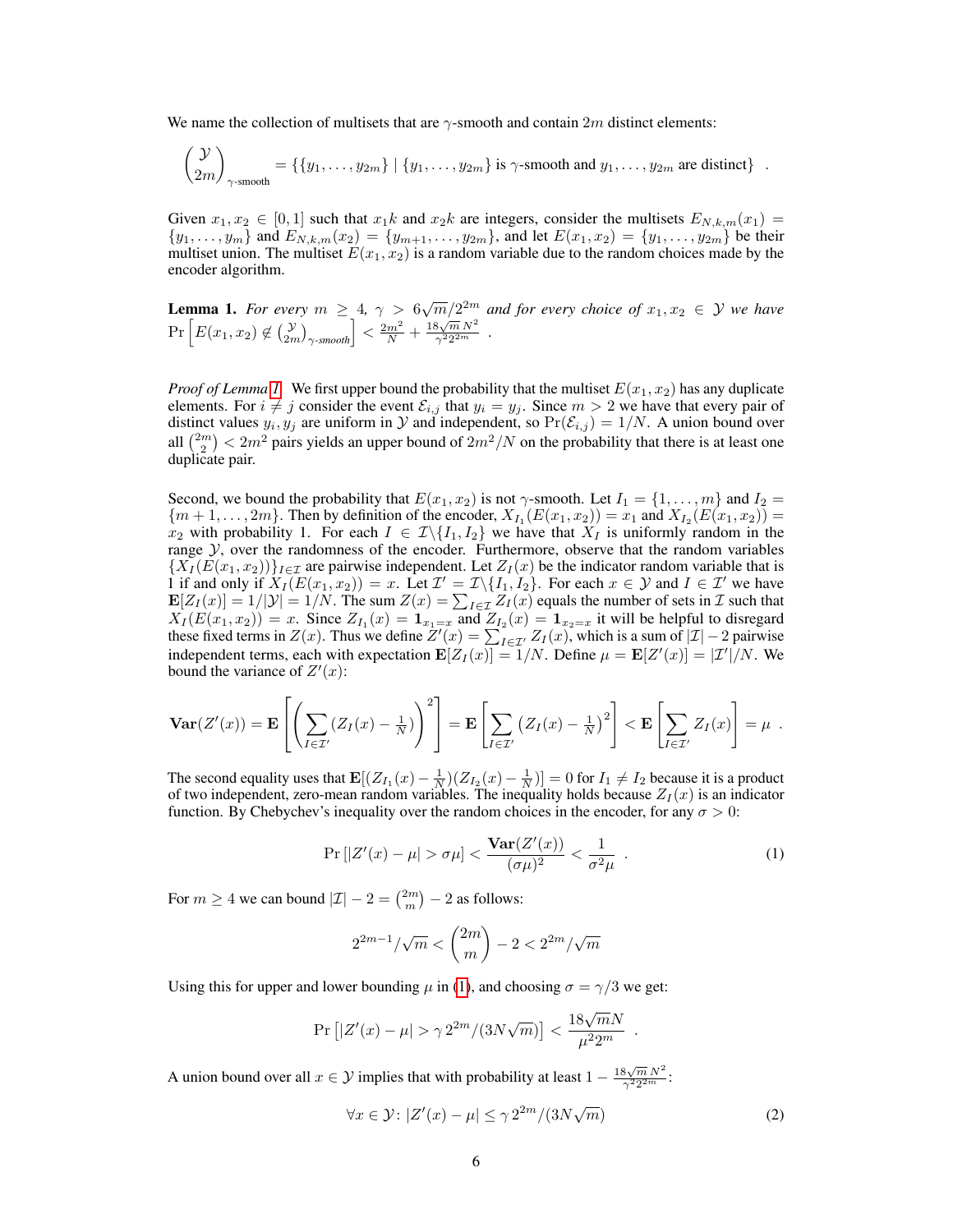Conditioned on [\(2\)](#page-5-2) we have:

$$
\Pr_{i \in \mathcal{I}}[X_I(E(x_1, x_2)) = x] = Z(x)/|\mathcal{I}| \le (Z'(x) + 2)/|\mathcal{I}|
$$
  
\n
$$
\le \frac{\mu + 2 + \gamma 2^{2m}/(2N\sqrt{m})}{|\mathcal{I}|}
$$
  
\n
$$
\le \frac{1}{N} + \frac{2 + \gamma 2^{2m}/(3N\sqrt{m})}{2^{2m-1}/\sqrt{m}}
$$
  
\n
$$
= \frac{1 + \frac{\gamma}{2^{2m-1}} + 2\gamma/3}{N} \le \frac{1 + \gamma}{N}.
$$

The final inequality uses the assumption that  $\gamma > 6\sqrt{m}/2^{2m}$ . A similar computation shows that conditioned on [\(2\)](#page-5-2),  $Pr_{i \in \mathcal{I}}[X_I(E(x_1, x_2)) = x] \ge \frac{1-\gamma}{N}$ .

**Corollary 1.** *For*  $m \geq 4$ *, and*  $m = 3 \lceil \log N \rceil$ *,* 

$$
\Pr\left[E(x_1, x_2) \notin \binom{\mathcal{Y}}{2m}_{N^{-1}\text{-smooth}}\right] < \frac{19\lceil \log N \rceil^2}{N} \; .
$$

*Proof.* We invoke Lemma [1](#page-5-0) with  $\gamma = N^{-1}$  and  $m = 3 \lceil \log N \rceil$ . The probability bound is

$$
\frac{18 \lceil \log N \rceil^2}{N} + \frac{18 \sqrt{3 \lceil \log N \rceil} \, N^2}{N^{-2} \, 2^{6 \lceil \log N \rceil}} < \frac{18 \lceil \log N \rceil^2}{N} + \frac{18 \lceil \log N \rceil}{N^2}
$$

Because  $\log N \geq 3$  and  $N \geq 6$  this shows the stated bound.

Denote by  $E(x_1, x_2; y_1, \ldots, y_{m-1}, y_{m+1}, \ldots, y_{2m-1})$  the sequence obtained by the deterministic encoding for given values  $y_1, \ldots, y_{m-1}, y_{m+1}, \ldots, y_{2m-1} \in \mathcal{Y}$  in Algorithm [1.](#page-3-1) Moreover, we denote by  $E(x_1, x_2, y_1, \ldots, y_{m-1}, y_{m+1}, \ldots, y_{2m-1})$  the corresponding multiset.

<span id="page-6-0"></span>**Lemma 2.** *For any*  $y^* \in \begin{pmatrix} y \\ 2m \end{pmatrix}$  and for any  $x_1$  and  $x_2$ , it is the case that

$$
\Pr[E(x_1, x_2) = y^*] = \frac{1}{|y|^{2(m-1)}} \cdot \sum_{\pi \in S_{2m}} \mathbf{1}_{E(x_1, x_2; \pi(y^*), \dots, \pi(y^*)_{m-1}, \pi(y^*)_{m+1}, \dots, \pi(y^*)_{2m-1}) = \pi(y^*)}.
$$

*Proof of Lemma* [2.](#page-6-0) Using the fact that all the elements in  $y^*$  are distinct, we have that

1

$$
\Pr[E(x_1, x_2) = y^*] = \sum_{\substack{y_1, \dots, y_{m-1}, \\ y_{m+1}, \dots, y_{2m-1} \in \mathcal{Y}}} \frac{1}{|\mathcal{Y}|^{2(m-1)}} \cdot \mathbf{1}_{\overline{E}(x_1, x_2; y_1, \dots, y_{m-1}, y_{m+1}, \dots, y_{2m-1}) = y^*}
$$
\n
$$
= \frac{1}{|\mathcal{Y}|^{2(m-1)}} \cdot \sum_{\substack{y_{m+1}, \dots, y_{m-1} \\ y_{m+1}, \dots, y_{2m-1} \in \mathcal{Y}}} \mathbf{1}_{\overline{E}(x_1, x_2; y_1, \dots, y_{m-1}, y_{m+1}, \dots, y_{2m-1}) = y^*}
$$
\n
$$
= \frac{1}{|\mathcal{Y}|^{2(m-1)}} \cdot \sum_{\substack{y_{m+1}, \dots, y_{m-1} \\ y_{m+1}, \dots, y_{2m-1} \in \mathcal{Y}}} \sum_{\pi \in S_{2m}} \mathbf{1}_{E(x_1, x_2; y_1, \dots, y_{m-1}, y_{m+1}, \dots, y_{2m-1}) = \pi(y^*)}
$$
\n
$$
= \frac{1}{|\mathcal{Y}|^{2(m-1)}} \cdot \sum_{\pi \in S_{2m}} \sum_{\substack{y_{m+1}, \dots, y_{m-1} \\ y_{m+1}, \dots, y_{2m-1} \in \mathcal{Y}}} \mathbf{1}_{E(x_1, x_2; y_1, \dots, y_{m-1}, y_{m+1}, \dots, y_{2m-1}) = \pi(y^*)}
$$
\n
$$
= \frac{1}{|\mathcal{Y}|^{2(m-1)}} \cdot \sum_{\pi \in S_{2m}} \mathbf{1}_{E(x_1, x_2; \pi(y^*)_1, \dots, \pi(y^*)_{m-1}, \pi(y^*)_{m+1}, \dots, \pi(y^*)_{2m-1}) = \pi(y^*)}
$$
\n
$$
\Box
$$

 $\Box$ 

.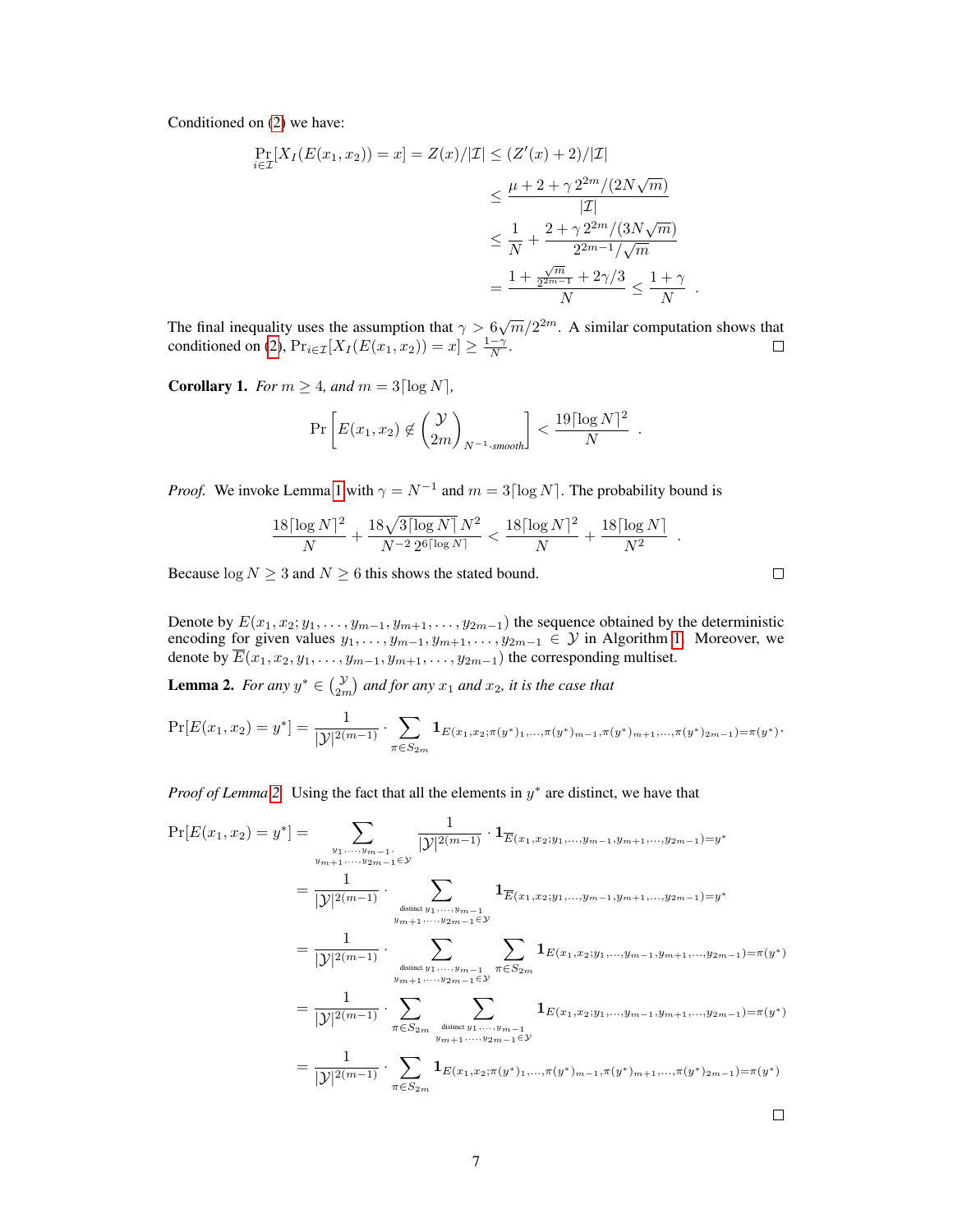#### 2.3 Analysis of Privacy under Sum-Preserving Changes

<span id="page-7-0"></span>**Lemma 3.** For any  $y^* \in \left(\frac{y}{2m}\right)_{\gamma\text{-smooth}}$  and for all  $x_1, x_2, x'_1, x'_2$  that are integer multiples of  $1/k$  and *that satisfy*  $x_1 + x_2 = x'_1 + x'_2$ , *it is the case that*  $Pr[E(x_1, x_2) = y^*] \le \frac{1+\gamma}{1-\gamma} \cdot Pr[E(x'_1, x'_2) = y^*]$ .

*Proof of Lemma* [3.](#page-7-0) We denote by  $\sum_i y_i^* := \sum_{i \in [2m]} y_i^*$  the sum of all elements in the set  $y^*$ . We define

<span id="page-7-1"></span>
$$
B_{y^*,x_1} := \text{Number of subsets } S \text{ of } \{1,\ldots,2m\} \text{ of size } m \text{ for which } \sum_{i \in S} y_i^* = x_1 k \text{ mod } N. \tag{3}
$$

We similarly define  $B_{y^*,x_1}$  by replacing  $x_1$  in [\(3\)](#page-7-1) by  $x_1'$ . Since  $y^* \in {\mathcal{Y} \choose 2m}$  $y^* \in {\mathcal{Y} \choose 2m}$  $y^* \in {\mathcal{Y} \choose 2m}$ , Lemma 2 implies that

$$
\Pr[E(x_1, x_2) = y^*] = \frac{1}{|\mathcal{Y}|^{2(m-1)}} \cdot \sum_{\pi \in S_{2m}} \mathbf{1}_{E(x_1, x_2; \pi(y^*), \dots, \pi(y^*)_{m-1}, \pi(y^*)_{m+1}, \dots, \pi(y^*)_{2m-1}) = \pi(y^*)}
$$
  
\n
$$
= \frac{(m!)^2}{|\mathcal{Y}|^{2(m-1)}} \cdot \sum_{\pi \in S_{2m}} \mathbf{1}_{\pi} \cdot \frac{(m!)^2}{|\mathcal{Y}|^{2(m-1)}} \cdot \frac{1}{|\mathcal{Y}|^{2(m-1)}} \cdot \frac{(m!)^2}{|\mathcal{Y}|^{2(m-1)}} \cdot \frac{(m!)^2}{|\mathcal{Y}|^{2(m-1)}} = \frac{(m!)^2}{|\mathcal{Y}|^{2(m-1)}} \cdot \frac{(m!)^2}{|\mathcal{Y}|^{2(m-1)}} = \frac{(m!)^2}{|\mathcal{Y}|^{2(m-1)}} = \frac{(m!)^2}{|\mathcal{Y}|^{2(m-1)}} = \frac{(m!)^2}{|\mathcal{Y}|^{2(m-1)}} = \frac{(m!)^2}{|\mathcal{Y}|^{2(m-1)}} = \frac{(m!)^2}{|\mathcal{Y}|^{2(m-1)}} = \frac{(m!)^2}{|\mathcal{Y}|^{2(m-1)}} = \frac{(m!)^2}{|\mathcal{Y}|^{2(m-1)}} = \frac{(m!)^2}{|\mathcal{Y}|^{2(m-1)}} = \frac{(m!)^2}{|\mathcal{Y}|^{2(m-1)}} = \frac{(m!)^2}{|\mathcal{Y}|^{2(m-1)}} = \frac{(m!)^2}{|\mathcal{Y}|^{2(m-1)}} = \frac{(m!)^2}{|\mathcal{Y}|^{2(m-1)}} = \frac{(m!)^2}{|\mathcal{Y}|^{2(m-1)}} = \frac{(m!)^2}{|\mathcal{Y}|^{2(m-1)}} = \frac{(m!)^2}{|\mathcal{Y}|^{2(m-1)}} = \frac{(m!)^2}{|\mathcal{Y}|^{2(m-1)}} = \frac{(m!)^2}{|\mathcal{Y}|^{2(m-1)}} = \frac{(m!)^2}{|\mathcal{Y}|^{2(m-1)}} = \frac{(m!)^2}{|\mathcal{Y}|^{2(m-1)}} = \frac{(m!)^2}{|\mathcal{Y}|^{2(m-1)}} = \frac{(m!)^2}{|\mathcal{Y}|^{2(m-1)}} = \frac{(m!)^2}{|\mathcal{Y}|^{2(m-1)}} = \
$$

<span id="page-7-3"></span>
$$
= \frac{(m!)^2}{|\mathcal{Y}|^{2(m-1)}} \cdot B_{y^*,x_1} \cdot \mathbf{1}_{\sum_i y_i^* = x_1 k + x_2 k}.\tag{4}
$$

Similarly, we have that

$$
\Pr[E(x'_1, x'_2) = y^*] = \frac{(m!)^2}{|\mathcal{Y}|^{2(m-1)}} \cdot B_{y^*, x'_1} \cdot \mathbf{1}_{\sum_i y_i^* = x'_1 k + x'_2 k}.\tag{5}
$$

Since  $y^*$  is  $\gamma$ -smooth, Definition [2](#page-4-2) implies that

<span id="page-7-4"></span><span id="page-7-2"></span>
$$
\frac{B_{y^*,x_1}}{B_{y^*,x_1'}} \le \frac{1+\gamma}{1-\gamma}.\tag{6}
$$

By Equations [\(4\)](#page-7-2) and [\(5\)](#page-7-3) and the assumption that  $x_1 + x_2 = x_1' + x_2'$  (as well as the assumption that  $x_1, x_2, x_1', x_2'$  are all integer multiples of  $1/k$ ), we get that for every  $\gamma$ -smooth  $y^*$  whose sum is *not equal* to  $x_1k + x_2k$ , it is the case that

$$
\Pr[E(x_1, x_2) = y^*] = \Pr[E(x'_1, x'_2) = y^*] = 0,\tag{7}
$$

and for every  $\gamma$ -smooth  $y^*$  whose sum is *equal* to  $x_1k + x_2k$ , the ratio of Equations [\(4\)](#page-7-2) and [\(5\)](#page-7-3) along with [\(6\)](#page-7-4) give that

$$
\Pr[E(x_1, x_2) = y^*] \le \frac{1 + \gamma}{1 - \gamma} \cdot \Pr[E(x'_1, x'_2) = y^*].\tag{8}
$$

<span id="page-7-6"></span> $\Box$ 

<span id="page-7-5"></span>**Lemma 4.** Suppose  $x_1, x_2, \ldots, x_n \in \mathbf{R}$  and  $x'_1, x'_2, \ldots, x'_n \in \mathbf{R}$  that are integer multiples of  $1/k$ satisfying  $x_i = x'_i$  for all  $i \neq j_1, j_2$ , where  $1 \leq j_1 \neq j_2 \leq n$ . Moreover, suppose that for any set T *consisting of multisets of* 2m *elements from* Y*, we have the following guarantee:*

$$
\Pr[E(x_{j_1}, x_{j_2}) \in T] \le e^{\varepsilon} \cdot \Pr[E(x'_{j_1}, x'_{j_2}) \in T] + \delta
$$
\n(9)

*for some*  $\varepsilon$ ,  $\delta > 0$ *. Then, it follows that for any set S of multisets consisting of mn elements from*  $\mathcal{Y}$ *,* 

$$
\Pr[E(x_1, x_2, \dots, x_n) \in S] \le e^{\varepsilon} \cdot \Pr[E(x'_1, x'_2, \dots, x'_n) \in S] + \delta.
$$

*Proof of Lemma [4.](#page-7-5)* Without loss of generality, assume  $j_1 = 1$  and  $j_2 = 2$  (by symmetry). Thus,  $x_i = x_i'$  for  $i = 3, \ldots, n$ . For ease of notation, let  $x = (x_1, x_2, \ldots, x_n)$  and  $x' = (x'_1, x'_2, \ldots, x'_n)$ . Suppose S is an arbitrary set of multisets of mn elements from  $\mathcal{Y}$ . For any  $A \subset \mathcal{Y}^m$ , we let  $\mathcal{R}_{S,A}$ 

denote

$$
\mathcal{R}_{S,A} = \bigcup_{T \in S} \left( T \setminus \bigcup_{a \in A} \{a_1, a_2, \ldots, a_m\} \right).
$$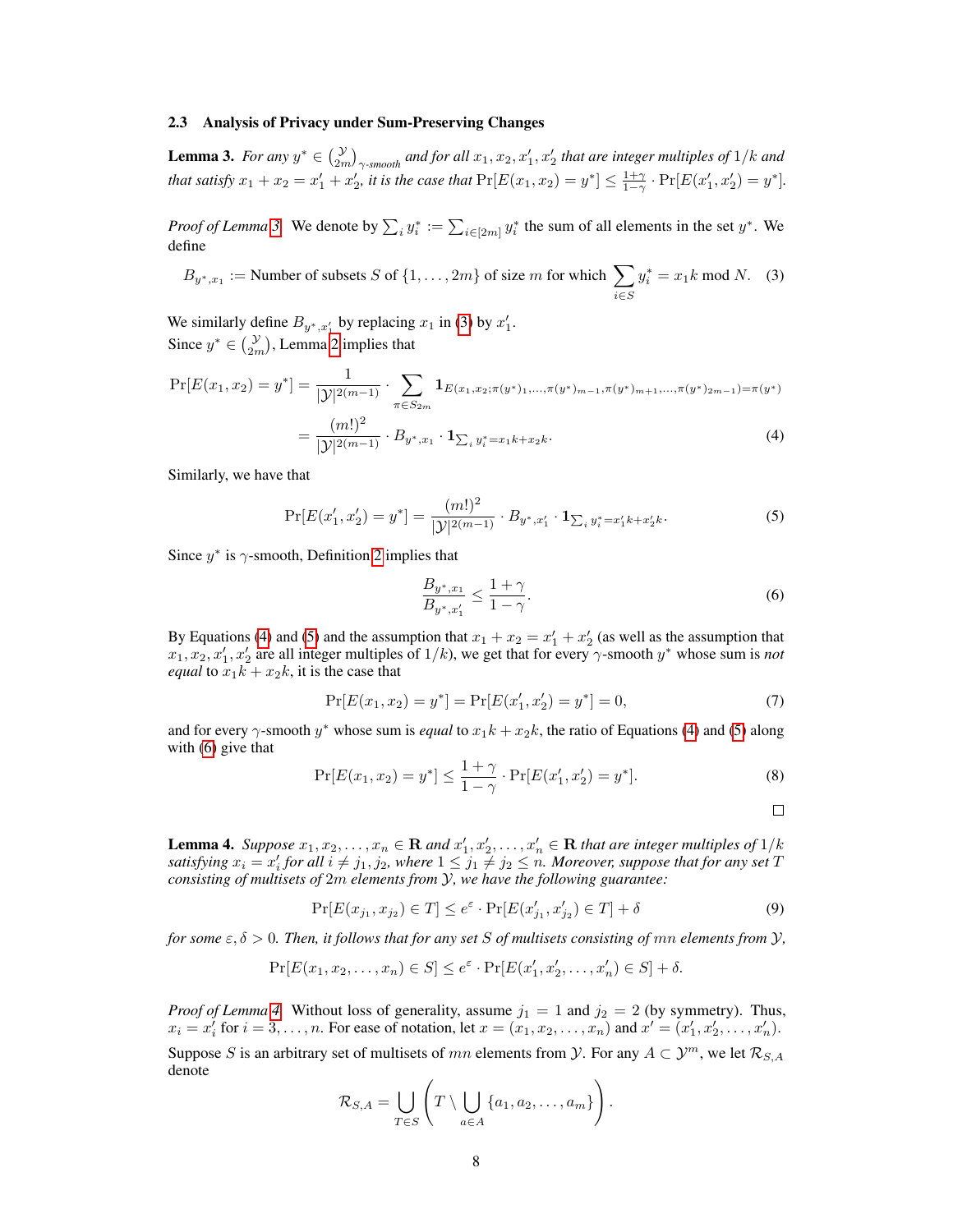Then, we observe that

<span id="page-8-0"></span>
$$
\Pr[E(x) \in S] = \sum_{y_3, \dots, y_n \in \mathcal{Y}^m} \Pr[E(x) \in S \mid \forall i > 2, E(x_i) = y_i] \cdot \prod_{j=3}^n \Pr[E(x_j) = y_j]
$$
  
\n
$$
= \sum_{y_3, \dots, y_n} \Pr[E(x_1, x_2) \in \mathcal{R}_{S, \{y_3, y_4, \dots, y_n\}}] \cdot \prod_{j=3}^n \Pr[E(x_j) = y_j]
$$
  
\n
$$
= \sum_{y_3, \dots, y_n} \left( e^{\varepsilon} \cdot \Pr[E(x'_1, x'_2) \in \mathcal{R}_{S, \{y_3, y_4, \dots, y_n\}}] + \delta \right) \cdot \prod_{j=3}^n \Pr[E(x'_j) = y_j] \tag{10}
$$
  
\n
$$
\leq e^{\varepsilon} \cdot \Pr[E(x') \in S] + \delta \cdot \sum_{y_3, \dots, y_n \in \mathcal{Y}} \left( \prod_{j=3}^n \Pr[E(x'_j) = y_j] \right)
$$
  
\n
$$
\leq e^{\varepsilon} \cdot \Pr[E(x') \in S] + \delta,
$$

where [\(10\)](#page-8-0) follows from [\(9\)](#page-7-6) and the fact that  $x_i = x'_i$  for  $i = 3, 4, ..., n$ . This completes the proof.

<span id="page-8-1"></span>**Lemma 5.** Suppose  $x_1, x_2, ..., x_n \in \mathbb{R}$  and  $x'_1, x'_2, ..., x'_n \in \mathbb{R}$  such that  $x_{j_1} + x_{j_2} = x'_{j_1} + x'_{j_2}$ <br>(each of these being an integer multiple of  $1/k$ ) and  $x_i = x'_i$  for all  $i \neq j_1, j_2$ , where  $1 \leq j_1 \neq j_2 \leq n$ *Then, for any set* S *of multisets consisting of*  $mn$  *elements from*  $\mathcal{Y}$ *, we have*  $Pr[E(x_1, x_2, \ldots, x_n) \in$  $S \leq \frac{1+\gamma}{1-\gamma} \cdot \Pr[E(x'_1, x'_2, \ldots, x'_n) \in S] + \eta$ , where  $\eta = \frac{2m^2}{N} + \frac{18\sqrt{m}N^2}{\gamma^2 2^{2m}}$  $\frac{8\sqrt{m}N^2}{\gamma^2 2^{2m}}$  and  $\gamma > \frac{6\sqrt{m}}{2^{2m}}$  $\frac{2\sqrt{m}}{2^{2m}}$ .

*Proof of Lemma* [5.](#page-8-1) Without loss of generality, let  $j_1 = 1$  and  $j_2 = 2$ . We now consider any set T of multisets of  $2m$  elements from  $\mathcal Y$ . Observe that

$$
\Pr[E(x_1, x_2) \in T] \le \Pr\left[E(x_1, x_2) \notin \binom{\mathcal{Y}}{2m} \underset{\gamma\text{-smooth}}{\sim} \right] + \Pr\left[E(x_1, x_2) \in T \cap \binom{\mathcal{Y}}{2m} \underset{\gamma\text{-smooth}}{\sim} \right] \tag{11}
$$

<span id="page-8-3"></span><span id="page-8-2"></span>
$$
\leq \eta + \sum_{A \in T \cap \binom{\mathcal{Y}}{2m}, \gamma\text{-smooth}} \frac{1+\gamma}{1-\gamma} \cdot \Pr[E(x_1', x_2') = A] \tag{12}
$$

$$
\leq \eta + \frac{1+\gamma}{1-\gamma} \cdot \Pr[E(x'_1, x'_2) \in T],
$$

where [\(11\)](#page-8-2) and [\(12\)](#page-8-3) follow from Lemma [1](#page-5-0) and Lemma [3,](#page-7-0) respectively. The desired result now follows from a direct application of Lemma [4.](#page-7-5)  $\Box$ 

Using Lemma [5](#page-8-1) as a building block for analyzing differential privacy guarantees in the context of sumpreserving *swaps*, we can derive a differential privacy result with respect to general sum-preserving *changes*.

<span id="page-8-4"></span>**Lemma 6.** Suppose  $x = (x_1, x_2, \ldots, x_n)$  and  $x' = (x'_1, x'_2, \ldots, x'_n)$  have coordinates that are integer multiples of  $1/k$  satisfying  $x_1 + x_2 + \cdots + x_n = x_1^r + x_2^r + \cdots + x_n^r$  and  $x^r$  can be obtained from  $x$  by a series of  $t$  sum-preserving swaps. Then, for any  $S$ , we have  $\Pr[E(x_1', x_2', \ldots, x_n') \in S] \leq$  $β<sup>t</sup> Pr[E(x<sub>1</sub>, x<sub>2</sub>, ..., x<sub>n</sub>) ∈ S] + η ⋅ β<sup>t-1</sup>/<sub>β-1</sub>, where η =  $\frac{2m^2}{N} + \frac{18\sqrt{m}N^2}{\gamma^2 2^{2m}}$$  $\frac{8\sqrt{m}N^2}{\gamma^2 2^{2m}}, \gamma > \frac{6\sqrt{m}}{2^{2m}}$  $\frac{\beta\sqrt{m}}{2^{2m}}$ *, and*  $\beta = \frac{1+\gamma}{1-\gamma}$ *.* 

*Proof of Lemma* [6.](#page-8-4) We prove the lemma by induction on t. Note that the case  $t = 1$  holds by Lemma [5.](#page-8-1)

Now, for the inductive step, suppose the lemma holds for  $t = r$ . We wish to show that it also holds for  $t = r + 1$ . Note that there exists some  $x'' \in \mathcal{Y}^n$  such that (1)  $x''$  can be obtained from x by a series of r sum-preserving swaps and (2)  $x'$  can be obtained from  $x''$  by a single sum-preserving swap. By the inductive hypothesis, we have that

<span id="page-8-5"></span>
$$
\Pr[E(x_1'', x_2'', \dots, x_n'') \in S] \le \beta^r \Pr[E(x_1, x_2, \dots, x_n) \in S] + \eta \cdot \frac{\beta^r - 1}{\beta - 1}.
$$
 (13)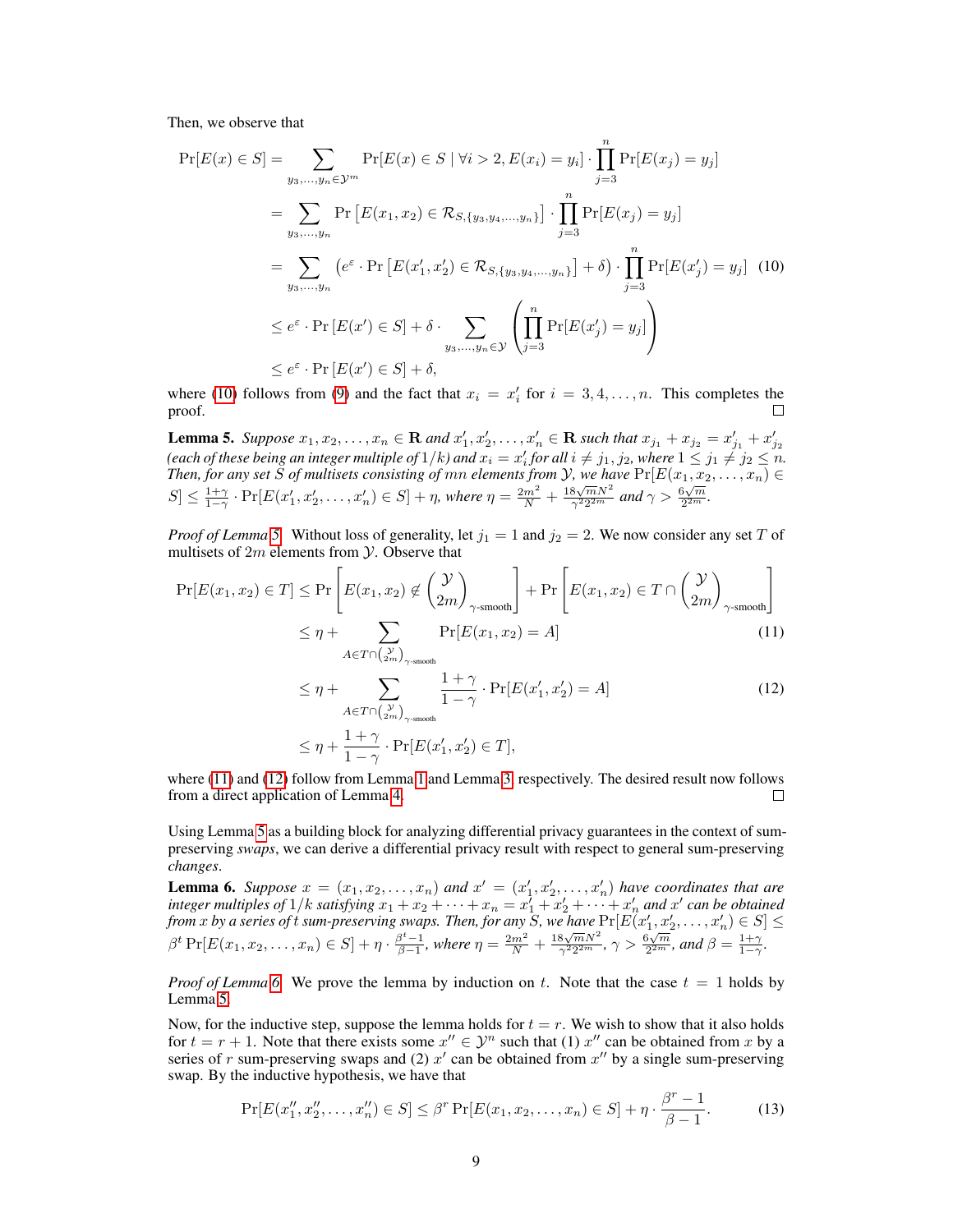Moreover, by Lemma [4,](#page-7-5) we have that

<span id="page-9-1"></span>
$$
\Pr[E(x'_1, x'_2, \dots, x'_n) \in S] \le \beta \Pr[E(x''_1, x''_2, \dots, x''_n) \in S] + \eta.
$$
\n(14)

Combining [\(13\)](#page-8-5) and [\(14\)](#page-9-1), we note that

$$
\Pr[E(x'_1, x'_2, \dots, x'_n) \in S] \le \beta \left(\beta^r \Pr[E(x_1, x_2, \dots, x_n) \in S] + \eta \cdot \frac{\beta^r - 1}{\beta - 1}\right) + \eta
$$
  

$$
\le \beta^{r+1} \Pr[E(x_1, x_2, \dots, x_n) \in S] + \eta \cdot \frac{\beta^{r+1} - 1}{\beta - 1},
$$
  
establishes the claim for  $t = r + 1$ .

which establishes the claim for  $t = r + 1$ .

As a consequence, we obtain the following main theorem establishing differential privacy of Algorithm [1](#page-3-1) with respect to sum-preserving changes in the shuffled model:

**Theorem 2.** Let  $\varepsilon > 0$  and  $\delta \in (0,1)$  be any real numbers and let  $m > 10 \log(\frac{n}{\varepsilon \delta})$ . There exists a *protocol in the shuffled model that is* (ε, δ)*-differentially private under sum-preserving changes, has*  $\omega$ worst-case error  $2^{-m}$ , and where each encoder sends  $m$  messages of  $O(m)$  bits.

*Proof of Theorem [2.](#page-1-1)* In Algorithm [1,](#page-3-1) each user communicates at most O(m log N) bits which are sent via m messages. Note that if  $x = (x_1, \ldots, x_n)$  and  $x' = (x'_1, \ldots, x'_n)$  have coordinates that are integer multiples of  $1/k$  satisfying  $x_1 + \cdots + x_n = x'_1 + \cdots + x'_n$ , then there is a sequence of  $t \leq n-1$  sum-preserving swaps that allows us to transform x into x'. Thus, Lemma [6](#page-8-4) implies that Algorithm [1](#page-3-1) is  $(\varepsilon, \delta)$ -differentially private with respect to sum-preserving changes if  $\frac{(1+\gamma)^{n-1}}{(1-\gamma)^{n-1}} \leq e^{\varepsilon}$ , and  $\frac{2m^2}{N} + \frac{18\sqrt{m} N^2}{\gamma^2 2^{2m}}$  $\frac{3\sqrt{m} N^2}{\gamma^2 2^{2m}} \le \delta$ , for any  $\gamma > \frac{6\sqrt{m}}{2^{2m}}$  $\frac{2\pi m}{2^{2m}}$  and  $m \geq 4$ . The error in our final estimate (which is due to rounding) is  $O(n/k)$  in the worst case. The theorem now follows by choosing  $m > 10 \log \left(\frac{n k}{\varepsilon \delta}\right)$ ,  $\gamma = \frac{\varepsilon}{10n}$ ,  $k = 10n$  and N being the first odd integer larger than  $3kn + \frac{10}{\delta} + \frac{10}{\varepsilon}$ .

#### <span id="page-9-0"></span>2.4 Analysis of Privacy under Single-User Changes

The main idea is to run Algorithm [1](#page-3-1) after having each player add some noise to her input, with some fixed probability independently from the other players. We need the noise distribution to satisfy three properties: it should be supported on a finite interval, the logarithm of its probability mass function should have a small Lipschitz-constant (even under modular arithmetic) and its variance should be small. The following truncated version of the discrete Laplace distribution satisfies all three properties.

<span id="page-9-3"></span>**Definition 3** (Truncated Discrete Laplace Distribution). Let N be a positive odd integer and  $p \in$  $(0, 1)$ *. The probability mass function of the truncated discrete Laplace distribution*  $\mathcal{D}_{N, p}$  *is defined by*

$$
\mathcal{D}_{N,p}[k] = \frac{(1-p) \cdot p^{|k|}}{1 + p - 2p^{\frac{N+1}{2}}} \tag{15}
$$

*for every integer k in the range*  $\{-\frac{(N-1)}{2}, \ldots, +\frac{(N-1)}{2}$  $\frac{-1}{2}$ .

<span id="page-9-2"></span>**Lemma 7** (Log-Lipschitzness). Let N be a positive odd integer and  $p \in (0, 1)$  a real number. Define *the interval*  $I = \{-\frac{(N-1)}{2}, \dots, +\frac{(N-1)}{2}\}$  $\frac{(-1)}{2}$ . For all  $k \in \{0, \ldots, N-1\}$  and all  $t \in I$ , it is the case *that*  $p^{|t|} \le \frac{\mathcal{D}_{N,p}[(k+t) \mod I]}{\mathcal{D}_{N,p}[k \mod I]} \le p^{-|t|}$ .

*Proof of Lemma [7.](#page-9-2)* We start by noting that [\(15\)](#page-9-3) implies that

<span id="page-9-4"></span>
$$
\frac{\mathcal{D}_{N,p}[(k+t) \bmod I]}{\mathcal{D}_{N,p}[k \bmod I]} = \frac{p^{|(k+t) \bmod I|}}{p^{|k \bmod I|}}.
$$
\n(16)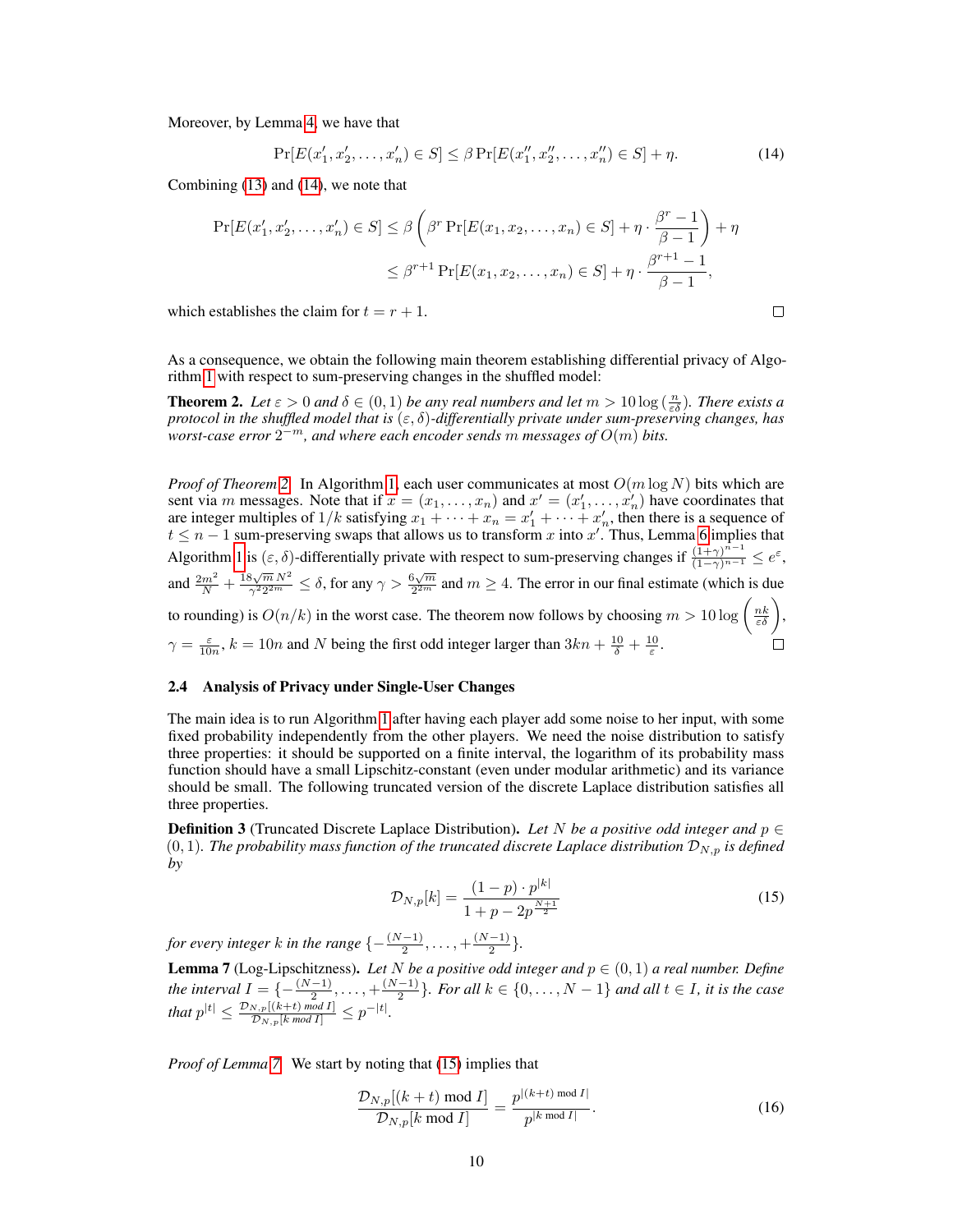We distinguish six cases depending on the values of k and  $k + t$ :

Case 1 : 
$$
0 \le k \le \frac{N-1}{2}
$$
 and  $-\frac{(N-1)}{2} \le k + t \le -1.$  (17)

Case 2 : 
$$
0 \le k \le \frac{N-1}{2}
$$
 and  $0 \le k + t \le \frac{N-1}{2}$ . (18)

Case 3: 
$$
0 \le k \le \frac{N-1}{2}
$$
 and  $\frac{N+1}{2} \le k + t \le N-1$ . (19)

Case 4: 
$$
\frac{N+1}{2} \le k \le N-1
$$
 and  $1 \le k + t \le \frac{N-1}{2}$ . (20)

Case 5: 
$$
\frac{N+1}{2} \le k \le N-1
$$
 and  $\frac{N+1}{2} \le k+t \le N-1$ . (21)

Case 6: 
$$
\frac{N+1}{2} \le k \le N-1
$$
 and  $N \le k + t \le N - 1 + \frac{N-1}{2}$ . (22)

In Cases 1, 2 and 3, we have that  $0 \le k \le \frac{N-1}{2}$  which implies that  $|k \mod I| = k$  and hence the denominator in [\(16\)](#page-9-4) satisfies

$$
p^{|k \bmod I|} = p^k. \tag{23}
$$

<span id="page-10-14"></span><span id="page-10-13"></span><span id="page-10-11"></span><span id="page-10-7"></span><span id="page-10-6"></span><span id="page-10-5"></span><span id="page-10-3"></span><span id="page-10-1"></span> $(25)$ 

<span id="page-10-8"></span>. (28)

Plugging [\(23\)](#page-10-0) in [\(16\)](#page-9-4), we get

<span id="page-10-2"></span><span id="page-10-0"></span>
$$
\frac{\mathcal{D}_{N,p}[(k+t) \bmod I]}{\mathcal{D}_{N,p}[k \bmod I]} = \frac{p^{\lfloor (k+t) \bmod I \rfloor}}{p^k}.
$$
\n(24)

We now separately examine each of these three cases.

**Case 1.** If [\(17\)](#page-10-1) holds, then  $|(k + t) \text{ mod } I| = -k - t$  and the numerator in [\(24\)](#page-10-2) becomes  $p^{\lvert (k+t) \text{ mod } I \rvert} = p^{-k-t}$ 

Plugging [\(25\)](#page-10-3) in [\(24\)](#page-10-2), we get

<span id="page-10-4"></span>
$$
\frac{\mathcal{D}_{N,p}[(k+t) \bmod I]}{\mathcal{D}_{N,p}[k \bmod I]} = p^{-2k-t}.
$$
\n(26)

Using the facts that  $k + t < 0$  and  $k \ge 0$ , and thus that  $t < 0$ , we get that the quantity in [\(26\)](#page-10-4) is at most  $p^{-|t|}$  and at least  $p^{|t|}$ .

**Case 2.** If (18) holds, then 
$$
|(k + t) \text{ mod } I| = k + t
$$
 and the numerator in (24) becomes  

$$
p^{|(k+t) \text{ mod } I|} = p^{k+t}.
$$
 (27)

Plugging [\(27\)](#page-10-6) in [\(24\)](#page-10-2), we get

$$
\frac{\mathcal{D}_{N,p}[(k+t) \bmod I]}{\mathcal{D}_{N,p}[k \bmod I]} = p^t.
$$

**Case 3.** If [\(19\)](#page-10-7) holds, then  $|(k + t) \text{ mod } I| = N - k - t$  and the numerator in [\(24\)](#page-10-2) becomes  $p^{\left\lfloor(k+t)\bmod I\right\rfloor} = p^{N-k-t}$ 

Plugging [\(28\)](#page-10-8) in [\(24\)](#page-10-2), we get

<span id="page-10-9"></span>
$$
\frac{\mathcal{D}_{N,p}[(k+t) \bmod I]}{\mathcal{D}_{N,p}[k \bmod I]} = p^{N-2k-t}.
$$
\n(29)

Using the fact that  $k + t \ge \frac{N+1}{2}$  which, along with the fact that  $k \le \frac{N-1}{2}$ , implies that  $t > 0$ , we get that the quantity in [\(29\)](#page-10-9) is at most  $p^{-|t|}$  and at least  $p^{|t|}$ .

We now turn to Cases 4, 5 and 6. In these,  $\frac{N+1}{2} \le k \le N-1$ , which implies that  $|k \text{ mod } I| = N - k$ and hence the denominator in [\(16\)](#page-9-4) satisfies

<span id="page-10-10"></span>
$$
p^{|k \bmod I|} = p^{N-k}.\tag{30}
$$

Plugging [\(30\)](#page-10-10) in [\(16\)](#page-9-4), we get

<span id="page-10-12"></span>
$$
\frac{\mathcal{D}_{N,p}[(k+t) \bmod I]}{\mathcal{D}_{N,p}[k \bmod I]} = \frac{p^{|(k+t) \bmod I|}}{p^{N-k}}.
$$
\n(31)

We now separately examine each of these three cases.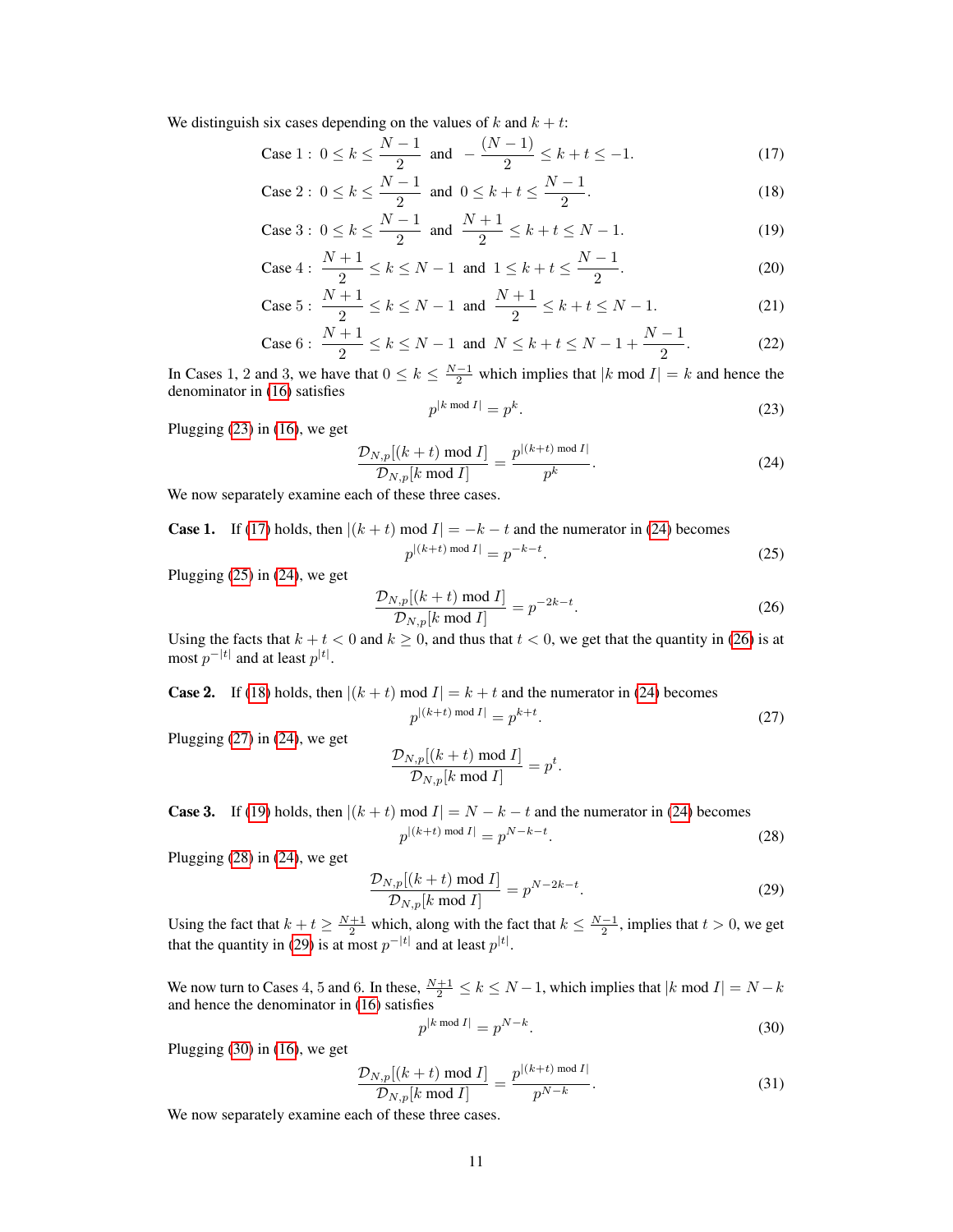**Case 4.** If [\(20\)](#page-10-11) holds, then  $|(k + t) \text{ mod } I| = k + t$  and the numerator in [\(31\)](#page-10-12) becomes

<span id="page-11-0"></span>
$$
p^{\left\lfloor \left(k+t\right)\bmod I\right\rfloor} = p^{k+t}.\tag{32}
$$

Plugging [\(32\)](#page-11-0) in [\(31\)](#page-10-12), we get

<span id="page-11-1"></span>
$$
\frac{\mathcal{D}_{N,p}[(k+t) \bmod I]}{\mathcal{D}_{N,p}[k \bmod I]} = p^{2k+t-N}.
$$
\n(33)

Using the facts that  $k + t \leq \frac{N-1}{2}$  and  $k \geq \frac{N+1}{2}$ , we deduce that  $t < 0$  and that the quantity in [\(33\)](#page-11-1) is at most  $p^{-|t|}$  and at least  $p^{|t|}$ .

**Case 5.** If [\(21\)](#page-10-13) holds, then  $|(k + t) \text{ mod } I| = N - k - t$  and the numerator in [\(31\)](#page-10-12) becomes

<span id="page-11-2"></span>
$$
p^{|(k+t) \bmod I|} = p^{N-k-t}.
$$
\n(34)

Plugging [\(34\)](#page-11-2) in [\(31\)](#page-10-12), we get

$$
\frac{\mathcal{D}_{N,p}[(k+t) \bmod I]}{\mathcal{D}_{N,p}[k \bmod I]} = p^{-t}.
$$

**Case 6.** If [\(22\)](#page-10-14) holds, then  $|(k + t) \text{ mod } I| = k + t - N$  and the numerator in [\(31\)](#page-10-12) becomes

<span id="page-11-3"></span>
$$
p^{|(k+t) \bmod I|} = p^{k+t-N}.
$$
\n(35)

Plugging [\(35\)](#page-11-3) in [\(31\)](#page-10-12), we get

<span id="page-11-4"></span>
$$
\frac{\mathcal{D}_{N,p}[(k+t) \bmod I]}{\mathcal{D}_{N,p}[k \bmod I]} = p^{2k+t-2N}.
$$
\n(36)

Using the facts that  $k < N$  and  $k + t \ge N$ , we get that  $t > 0$  and that the quantity in [\(36\)](#page-11-4) is at most  $p^{-|t|}$  and at least  $p^{|t|}$ . П

<span id="page-11-5"></span>**Lemma 8.** Let N be a positive odd integer and  $p \in (0,1)$  a real number. Let X be a random variable  $d$ rawn from the truncated discrete Laplace distribution  $\mathcal{D}_{N,p}$ . Then, the mean and variance of  $X$ *satisfy*  $\mathbf{E}[X] = 0$  *and*  $\mathbf{Var}[X] \le \frac{2p(1+p)}{(1-p)^2(1+p-p)}$  $\frac{2p(1+p)}{(1-p)^2(1+p-2p^{(N+1)/2})}$ .

In order to prove Lemma [8,](#page-11-5) we will need the simple fact given in Lemma [9.](#page-11-6)

<span id="page-11-6"></span>**Lemma 9.** For any  $p \in [0, 1)$ , it is the case that  $\sum_{n=1}^{\infty}$  $k=1$  $k^2 p^k = \frac{p(1+p)}{(1-p)^3}$  $\frac{p(1+p)}{(1-p)^3}$ .

*Proof of Lemma [9.](#page-11-6)* For every  $p \in [0, 1)$ , we consider the geometric series  $f(p) := \sum_{n=1}^{\infty}$  $k=1$  $p^k$ . Differen-

<span id="page-11-7"></span>tiating and multiplying by p, we get  $pf'(p) = \sum_{n=0}^{\infty}$  $k=1$  $kp^k$ . Differentiating a second time and multiplying by  $p$ , we get

$$
p(pf'(p))' = \sum_{k=1}^{\infty} k^2 p^k.
$$
 (37)

Using the formula for a convergent geometric series, we have  $f(p) = \frac{p}{1-p}$ . Plugging this expression in [\(37\)](#page-11-7) and differentiating, we get  $\sum_{n=1}^{\infty}$  $k^2 p^k = \frac{p(1+p)}{(1-p)^3}$  $\Box$  $\frac{p(1+p)}{(1-p)^3}$ .  $k=1$ 

*Proof of Lemma [8.](#page-11-5)* We have that

<span id="page-11-8"></span>
$$
\mathbf{E}[X] = \sum_{k=-(N-1)/2}^{(N-1)/2} k \cdot \mathcal{D}_{N,p}[k] = \sum_{k=1}^{(N-1)/2} k \cdot (\mathcal{D}_{N,p}[k] - \mathcal{D}_{N,p}[-k]) = 0,
$$
 (38)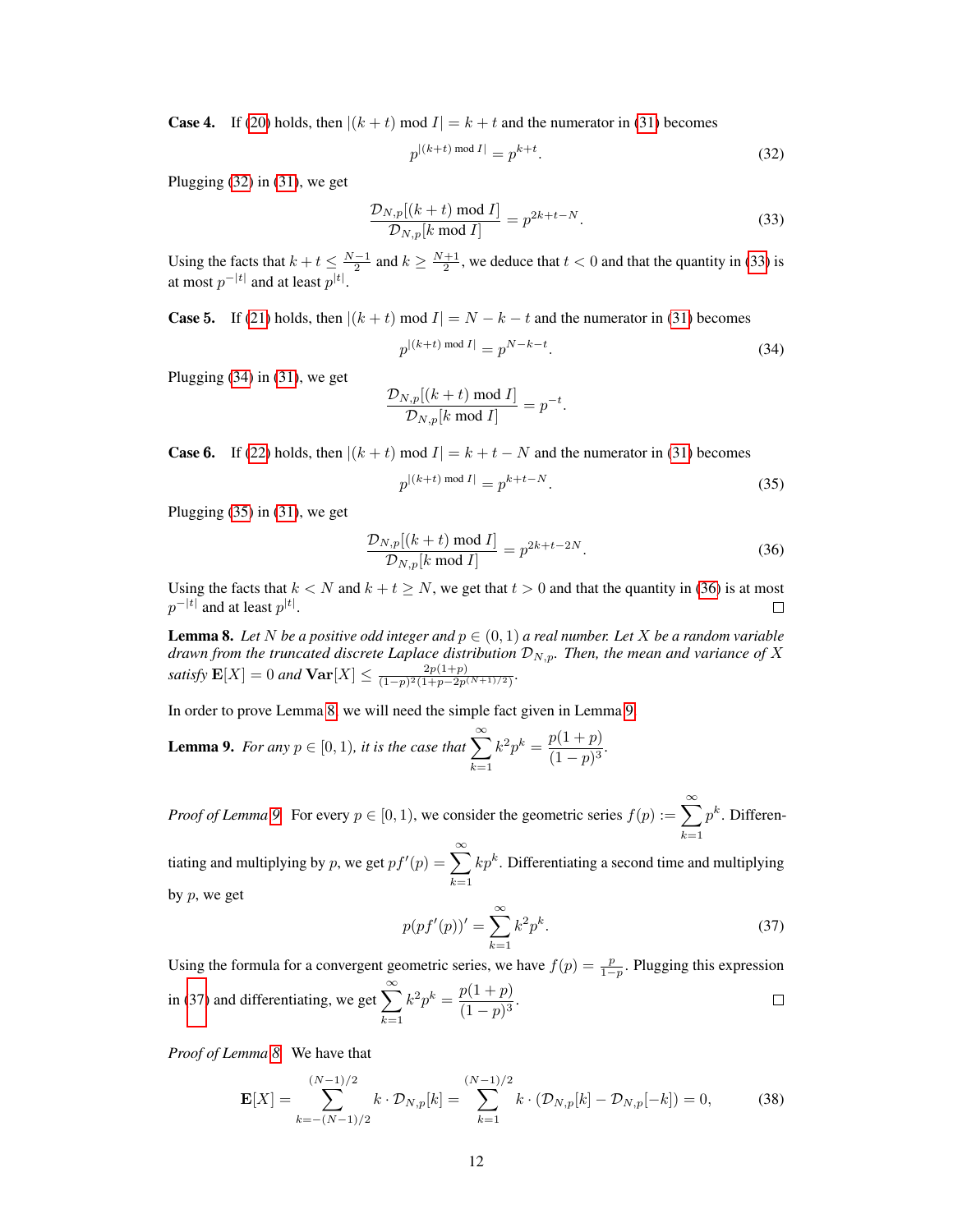where the last equality follows from the fact that  $\mathcal{D}_{N,p}[k] = \mathcal{D}_{N,p}[-k]$  for all  $k \in \{1, \ldots, (N-1)/2\}$ (which directly follows from [\(15\)](#page-9-3)). Using this same property along with [\(38\)](#page-11-8), we also get that

$$
\mathbf{Var}[X] = \mathbf{E}[X^2] = \sum_{k=-(N-1)/2}^{(N-1)/2} k^2 \cdot \mathcal{D}_{N,p}[k] = 2 \cdot \sum_{k=1}^{(N-1)/2} k^2 \cdot \mathcal{D}_{N,p}[k] \tag{39}
$$

Plugging the definition [\(15\)](#page-9-3) of  $\mathcal{D}_{N,p}[k]$  in [\(39\)](#page-12-0), we get

<span id="page-12-1"></span><span id="page-12-0"></span>
$$
\mathbf{Var}[X] = \frac{2(1-p)}{(1+p)(1+p-2p^{(N+1)/2})} \sum_{k=1}^{(N-1)/2} k^2 p^k
$$
  
 
$$
\leq \frac{2(1-p)}{(1+p)(1+p-2p^{(N+1)/2})} \sum_{k=1}^{\infty} k^2 p^k.
$$
 (40)

Applying Lemma [9](#page-11-6) in [\(40\)](#page-12-1) and simplifying, we get that  $\text{Var}[X] \leq \frac{2p(1+p)}{(1-p)^2(1+p-pn)}$  $\Box$  $\frac{2p(1+p)}{(1-p)^2(1+p-2p^{(N+1)/2})}$ .

The next lemma will be used to show that our algorithm is differentially private with respect to single-user changes.

<span id="page-12-2"></span>**Lemma 10.** Let  $w_1, w_2$  be two independent random variable sampled from the truncated discrete *Laplace distribution*  $\mathcal{D}_{N,p}$  *where* N *is any positive odd integer and*  $p \in (0,1)$  *is any real number,* and let  $z_1 = \frac{w_1}{k}$  and  $z_2 = \frac{w_2}{k}$ . For any  $y^* \in {y \choose 2m}$ <sub> $\gamma$ -smooth</sub> and for all  $x_1, x_2, x_1' \in [0, 1)$ , if we denote  $\tilde{x}_1 = \frac{\lfloor x_1 k \rfloor}{k}, \, \tilde{x}_2 = \frac{\lfloor x_2 k \rfloor}{k}$  and  $\tilde{x}'_1 = \frac{\lfloor x'_1 k \rfloor}{k}$  $\frac{1}{k}$ , then

<span id="page-12-4"></span>
$$
\Pr[E(\tilde{x}_1, \tilde{x}_2 + z_2) = y^*] \le \frac{1 + \gamma}{1 - \gamma} \cdot p^{-k} \cdot \Pr[E(\tilde{x}_1', \tilde{x}_2 + z_2) = y^*],\tag{41}
$$

$$
\Pr[E(\tilde{x}_1 + z_1, \tilde{x}_2) = y^*] \le \frac{1 + \gamma}{1 - \gamma} \cdot p^{-k} \cdot \Pr[E(\tilde{x}'_1 + z_1, \tilde{x}_2) = y^*].\tag{42}
$$

<span id="page-12-7"></span><span id="page-12-6"></span>*and*

$$
\Pr[E(\tilde{x}_1 + z_1, \tilde{x}_2 + z_2) = y^*] \le \frac{1 + \gamma}{1 - \gamma} \cdot p^{-k} \cdot \Pr[E(\tilde{x}_1' + z_1, \tilde{x}_2 + z_2) = y^*].\tag{43}
$$

<span id="page-12-3"></span>*Proof of Lemma [10.](#page-12-2)* As in Lemma [7,](#page-9-2) we define the interval  $I = \{-\frac{(N-1)}{2}, \ldots, +\frac{(N-1)}{2}\}$  $\frac{-1}{2}$ . We define

$$
B_{y^*,x_1} := \text{Number of subsets } S \text{ of } \{1,\ldots,2m\} \text{ of size } m \text{ for which } \sum_{i \in S} y_i^* = \lfloor x_1 k \rfloor \text{ mod } N. \tag{44}
$$

We similarly define  $B_{y^*,x_1'}$  and  $B_{y^*,x_2}$  by replacing  $x_1$  in [\(44\)](#page-12-3) by  $x_1'$  and  $x_2$  respectively.

Proof of Inequality [\(41\)](#page-12-4). By Lemma [2,](#page-6-0) we have that

$$
\Pr[E(\tilde{x}_1, \tilde{x}_2 + z_2) = y^*]
$$
\n
$$
= \frac{1}{|\mathcal{Y}|^{2(m-1)}} \cdot \sum_{\pi \in S_{2m}} \mathbf{1}_{E(\tilde{x}_1, \tilde{x}_2 + z_2; \pi(y^*)_1, \dots, \pi(y^*)_{m-1}, \pi(y^*)_{m+1}, \dots, \pi(y^*)_{2m-1}) = \pi(y^*)}
$$
\n
$$
= \frac{(m!)^2}{|\mathcal{Y}|^{2(m-1)}} \cdot B_{y^*, x_1} \cdot \Pr_{z_2 \sim \mathcal{D}_{N, p}}[z_2 = (\sum_{i \in [2m]} y_i^* - \lfloor x_1 k \rfloor - \lfloor x_2 k \rfloor) \mod N]
$$
\n
$$
(45)
$$
\n
$$
(m!)^2 \cdot \Pr[\mathcal{D}_{N, p} \mid \mathcal{D}_{N, p}] = \Pr[\mathcal{D}_{N, p} \mid \mathcal{D}_{N, p}] = \frac{(N! \cdot N! \cdot \Pr[\mathcal{D}_{N, p} \mid \mathcal{D}_{N, p}] - \Pr[\mathcal{D}_{N, p}]}{\Pr[\mathcal{D}_{N, p}] = \frac{N! \cdot N! \cdot \Pr[\mathcal{D}_{N, p}] - \Pr[\mathcal{D}_{N, p}]}{\Pr[\mathcal{D}_{N, p}] = \frac{N! \cdot N! \cdot \Pr[\mathcal{D}_{N, p}] - \Pr[\mathcal{D}_{N, p}]}} \tag{46}
$$

<span id="page-12-5"></span>
$$
= \frac{(m!)^2}{|\mathcal{Y}|^{2(m-1)}} \cdot B_{y^*,x_1} \cdot \mathcal{D}_{N,p}[(\sum_{i \in [2m]} y_i^* - \lfloor x_1 k \rfloor - \lfloor x_2 k \rfloor) \bmod I]. \tag{46}
$$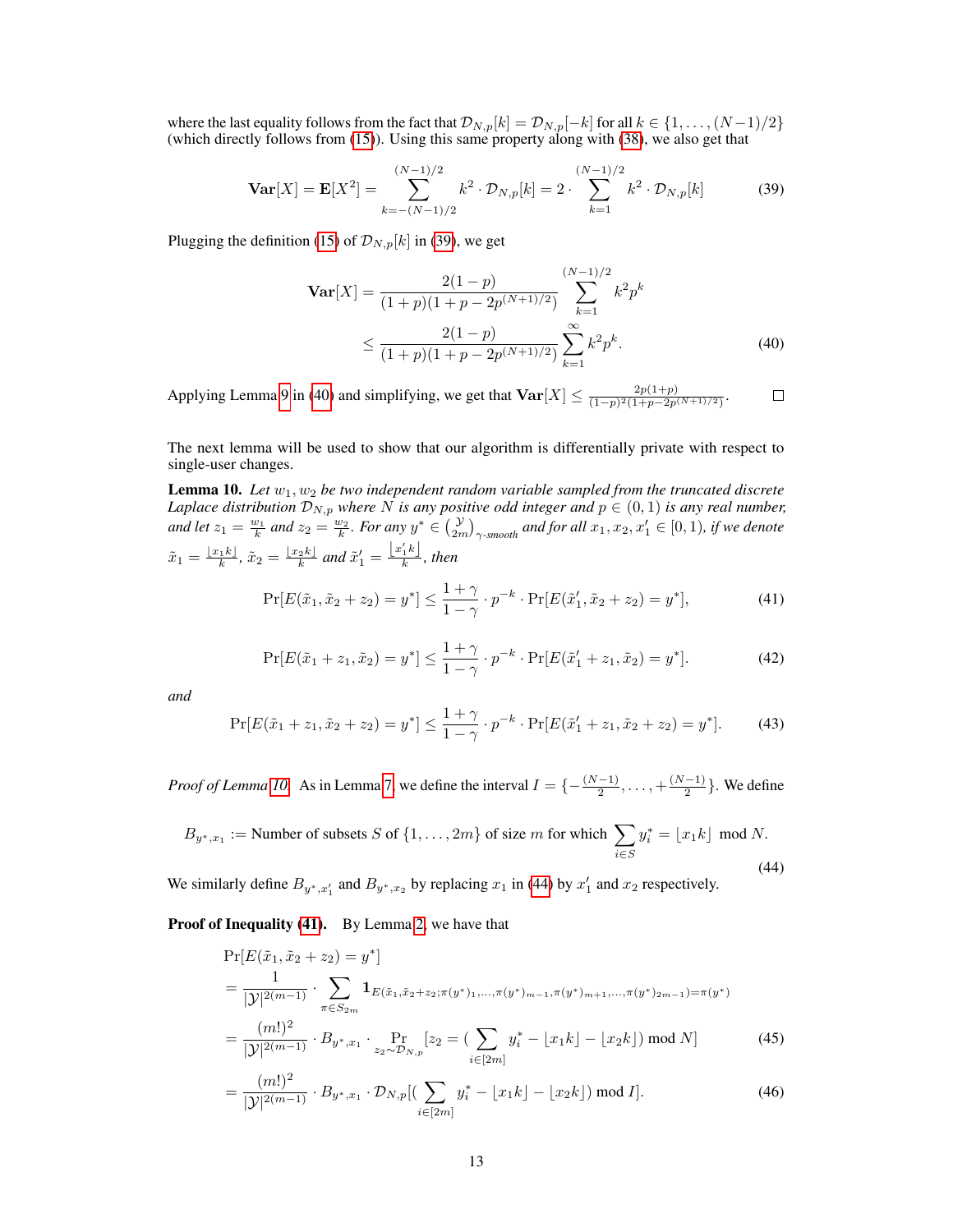By Lemma [2,](#page-6-0) we also have that

$$
\Pr[E(\tilde{x}'_1, \tilde{x}_2 + z_2) = y^*]
$$
\n
$$
= \frac{1}{|\mathcal{Y}|^{2(m-1)}} \cdot \sum_{\pi \in S_{2m}} \mathbf{1}_{E(\tilde{x}'_1, \tilde{x}_2 + z_2; \pi(y^*), \dots, \pi(y^*)_{m-1}, \pi(y^*)_{m+1}, \dots, \pi(y^*)_{2m-1}) = \pi(y^*)}
$$
\n
$$
= \frac{(m!)^2}{|\mathcal{Y}|^{2(m-1)}} \cdot B_{y^*, x'_1} \cdot \Pr_{z_2 \sim \mathcal{D}_{N,p}}[z_2 = \left(\sum_{i \in [2m]} y_i^* - \lfloor x'_1 k \rfloor - \lfloor x_2 k \rfloor \right) \mod N]
$$
\n
$$
= \frac{(m!)^2}{|\mathcal{Y}|^{2(m-1)}} \cdot B_{y^*, x'_1} \cdot \mathcal{D}_{N,p}[(\sum_{i \in [2m]} y_i^* - \lfloor x'_1 k \rfloor - \lfloor x_2 k \rfloor) \mod I]. \tag{47}
$$

Since  $y^*$  is  $\gamma$ -smooth, Definition [2](#page-4-2) implies that

<span id="page-13-3"></span><span id="page-13-2"></span><span id="page-13-1"></span><span id="page-13-0"></span>
$$
\frac{B_{y^*,x_1}}{B_{y^*,x_1'}} \le \frac{1+\gamma}{1-\gamma}.\tag{48}
$$

Applying Lemma [7](#page-9-2) with  $k = \sum_{i \in [2m]} y_i^* - \lfloor x_1' k \rfloor - \lfloor x_2 k \rfloor$  and  $t = \lfloor x_1' k \rfloor - \lfloor x_1 k \rfloor$  and using the fact that  $x_1, x_1' \in [0, 1)$  gives

$$
\frac{\mathcal{D}_{N,p}[(\sum_{i\in[2m]}y_i^* - \lfloor x_1k \rfloor - \lfloor x_2k \rfloor) \bmod I]}{\mathcal{D}_{N,p}[(\sum_{i\in[2m]}y_i^* - \lfloor x_1'k \rfloor - \lfloor x_2k \rfloor) \bmod I]} \le p^{-|\lfloor x_1'k \rfloor - \lfloor x_1k \rfloor|} \le p^{-k}.
$$
\n(49)

Dividing [\(46\)](#page-12-5) by [\(47\)](#page-13-0) and using [\(48\)](#page-13-1) and [\(49\)](#page-13-2), we get Inequality [\(41\)](#page-12-4).

**Proof of Inequality [\(42\)](#page-12-6).** We note that similarly to [\(47\)](#page-13-0) we have

$$
\Pr[E(\tilde{x}_1 + z_1, \tilde{x}_2) = y^*] = \frac{(m!)^2}{|\mathcal{Y}|^{2(m-1)}} \cdot |B_{x_2}| \cdot \mathcal{D}_{N, p}[(\sum_{i \in [2m]} y_i^* - \lfloor x_1 k \rfloor - \lfloor x_2 k \rfloor) \bmod I], (50)
$$

<span id="page-13-4"></span>and

$$
\Pr[E(\tilde{x}_1' + z_1, \tilde{x}_2) = y^*] = \frac{(m!)^2}{|\mathcal{Y}|^{2(m-1)}} \cdot |B_{x_2}| \cdot \mathcal{D}_{N, p}[(\sum_{i \in [2m]} y_i^* - \lfloor x_1' k \rfloor - \lfloor x_2 k \rfloor) \bmod I], (51)
$$

Dividing [\(50\)](#page-13-3) by [\(51\)](#page-13-4) and using [\(49\)](#page-13-2), we get Inequality [\(42\)](#page-12-6).

**Proof of Inequality [\(43\)](#page-12-7).** By averaging over  $z_2$  and applying Inequality [\(42\)](#page-12-6) with  $\tilde{x}_2$  replaced by  $\tilde{z}_2 + z_2$  (for every fixed setting of  $z_2$ ) we get Inequality (43)  $\tilde{x}_2 + z_2$  (for every fixed setting of  $z_2$ ), we get Inequality [\(43\)](#page-12-7).

<span id="page-13-6"></span>**Lemma 11.** Let N be a positive odd integer and  $p \in (0,1)$  and  $q \in (0,1]$  be real numbers. Let  $b_1, \ldots, b_n$  *be iid random variables that are equal to* 1 *with probability* q and to 0 *otherwise, let*  $w_1, \ldots, w_n$  be iid random variables that are drawn from the truncated discrete Laplace distribution  $\mathcal{D}_{N,p}$  *independently of*  $b_1,\ldots,b_n$ *, and let*  $z_i = \frac{b_i w_i}{k}$  for all  $i \in [n]$ *. Then, for all*  $j \in [n]$ *, all*  $x_1,\ldots,x_j,\ldots,x_n,x'_j\in[0,1)$ , if we denote  $\tilde{x}_i=\frac{\lfloor x_ik\rfloor}{k}$  for all  $i\in[n]$  and  $\tilde{x}'_j=\frac{\lfloor x'_jk\rfloor}{k}$  $\frac{j^{\kappa}j^{\kappa}}{k}$ , then for all S*, the following inequality holds*

$$
\Pr[E(\tilde{x}_1 + z_1, \dots, \tilde{x}_j + z_j, \dots, \tilde{x}_n + z_n) \in S] \le \frac{1 + \gamma}{1 - e^{-qn}} \cdot \Pr[E(\tilde{x}_1 + z_1, \dots, \tilde{x}'_j + z_j, \dots, \tilde{x}_n + z_n) \in S] + \eta + e^{-qn},
$$
(52)

*for any*  $\gamma > \frac{6\sqrt{m}}{2^{2m}}$  $\frac{\beta\sqrt{m}}{2^{2m}}$ ,  $m \geq 4$  and  $\eta = \frac{2m^2}{N} + \frac{18\sqrt{m} N^2}{\gamma^2 2^{2m}}$  $\frac{N}{\gamma^2 2^{2m}}$ , and where the probabilities in [\(52\)](#page-13-5) are over  $z_1, \ldots, z_n$  and the internal randomness of  $E(\cdot)$ .

<span id="page-13-7"></span>*Proof of Lemma [11.](#page-13-6)* Let A denote the event that there exists at least one  $i \in [n]$  for which  $b_i = 1$ . Then,

<span id="page-13-5"></span>
$$
\Pr[A] = 1 - (1 - q)^n \ge 1 - e^{-qn},\tag{53}
$$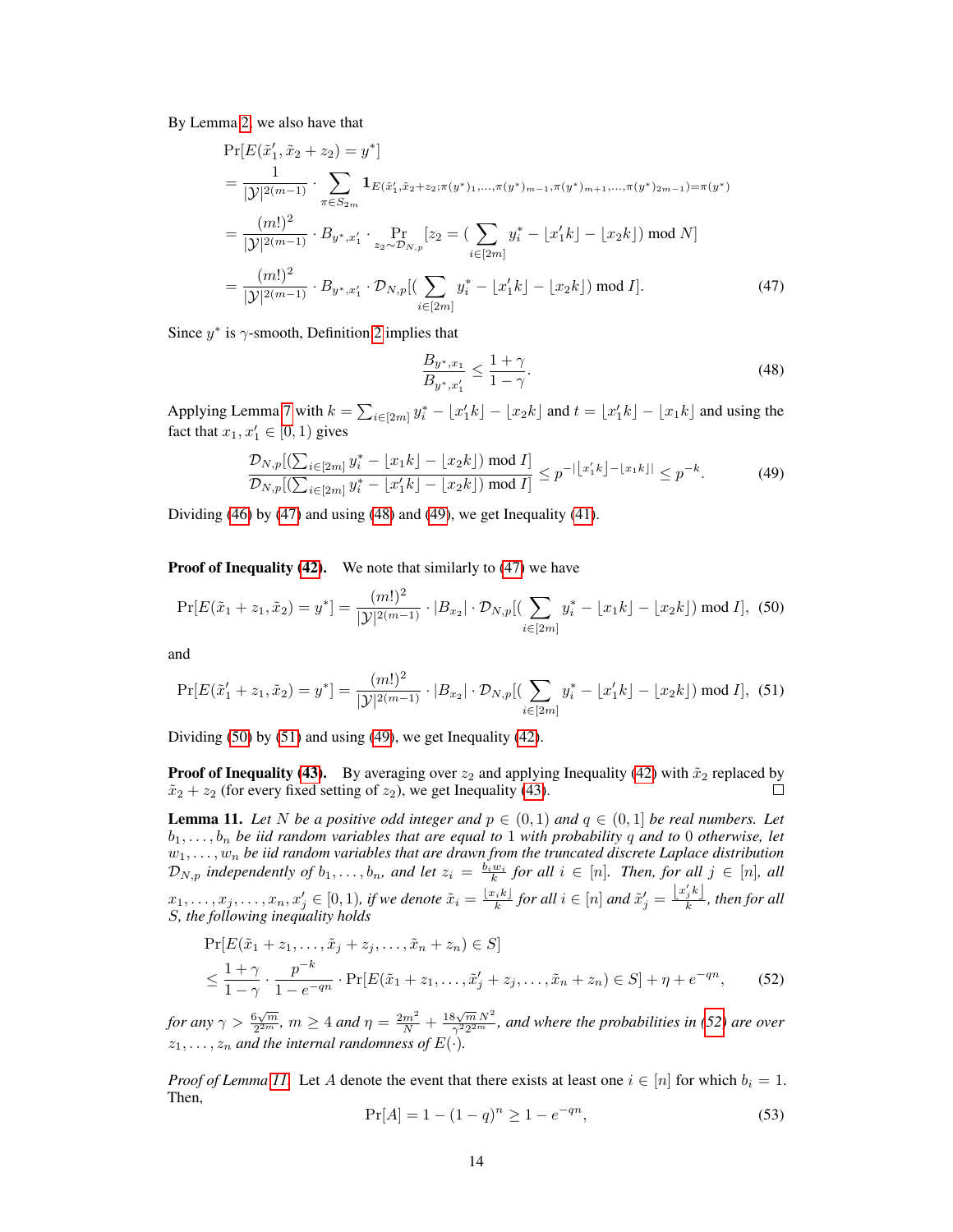where the last inequality follows from the fact that  $e^t \geq 1 + t$  for any real number t. To prove [\(52\)](#page-13-5), it suffices to show a similar inequality conditioned on the event  $A$ , i.e.,

<span id="page-14-3"></span><span id="page-14-1"></span><span id="page-14-0"></span>
$$
\Pr[E(\tilde{x}_1 + z_1, \dots, \tilde{x}_j + z_j, \dots, \tilde{x}_n + z_n) \in S \mid A] \leq \frac{1 + \gamma}{1 - \gamma} \cdot p^{-k} \cdot \Pr[E(\tilde{x}_1 + z_1, \dots, \tilde{x}'_j + z_j, \dots, \tilde{x}_n + z_n) \in S \mid A] + \eta.
$$
\n(54)

To see this, denote by  $\overline{A}$  the complement of the event A and assume that [\(54\)](#page-14-0) holds. Then,

$$
\Pr[E(\tilde{x}_1 + z_1, \dots, \tilde{x}_j + z_j, \dots, \tilde{x}_n + z_n) \in S] \n= \Pr[A] \cdot \Pr[E(\tilde{x}_1 + z_1, \dots, \tilde{x}_j + z_j, \dots, \tilde{x}_n + z_n) \in S | A] \n+ \Pr[\overline{A}] \cdot \Pr[E(\tilde{x}_1 + z_1, \dots, \tilde{x}_j + z_j, \dots, \tilde{x}_n + z_n) \in S | \overline{A}] \n\le \Pr[E(\tilde{x}_1 + z_1, \dots, \tilde{x}_j + z_j, \dots, \tilde{x}_n + z_n) \in S | A] + e^{-qn}
$$
\n(55)

$$
\leq \frac{1+\gamma}{1-\gamma} \cdot p^{-k} \cdot \Pr[E(\tilde{x}_1 + z_1, \dots, \tilde{x}'_j + z_j, \dots, \tilde{x}_n + z_n) \in S \mid A] + \eta + e^{-qn} \tag{56}
$$

$$
\leq \frac{1+\gamma}{1-\gamma} \cdot p^{-k} \cdot \frac{\Pr[E(\tilde{x}_1 + z_1, \dots, \tilde{x}'_j + z_j, \dots, \tilde{x}_n + z_n) \in S]}{\Pr[A]} + \eta + e^{-qn}
$$
  

$$
\leq \frac{1+\gamma}{1-\gamma} \cdot \frac{p^{-k}}{1-e^{-qn}} \cdot \Pr[E(\tilde{x}_1 + z_1, \dots, \tilde{x}'_j + z_j, \dots, \tilde{x}_n + z_n) \in S] + \eta + e^{-qn},
$$
(57)

where [\(55\)](#page-14-1) and [\(57\)](#page-14-2) follow from [\(53\)](#page-13-7), and where [\(56\)](#page-14-3) follows from the assumption that [\(54\)](#page-14-0) holds. We thus turn to the proof of [\(54\)](#page-14-0). Note that it suffices to prove this inequality for any fixed setting of  $b_1, \ldots, b_n$  satisfying the event A, i.e.,

<span id="page-14-4"></span><span id="page-14-2"></span>
$$
\Pr[E(\tilde{x}_1 + z_1, \dots, \tilde{x}_j + z_j, \dots, \tilde{x}_n + z_n) \in S \mid b_1, \dots, b_n]
$$
  
\n
$$
\leq \frac{1 + \gamma}{1 - \gamma} \cdot p^{-k} \cdot \Pr[E(\tilde{x}_1 + z_1, \dots, \tilde{x}'_j + z_j, \dots, \tilde{x}_n + z_n) \in S \mid b_1, \dots, b_n] + \eta,
$$
 (58)

and [\(54\)](#page-14-0) would follows from [\(58\)](#page-14-4) by averaging. Henceforth, we fix a setting of  $b_1, \ldots, b_n$  satisfying the event A. Without loss of generality, we assume that  $j = 1$ . If  $b_j = 0$ , then the event A implies that there exists  $j_2 \neq j$  such that  $b_{j_2} = 1$ . Without loss of generality, we assume that  $j_2 = 2$ . In order to show [\(58\)](#page-14-4) for this setting of  $b_1, \ldots, b_n$ , it suffices to show the same inequality where we also condition on any setting of  $w_3, \ldots, w_n$ , i.e.,

$$
\Pr[E(\tilde{x}_1 + z_1, \dots, \tilde{x}_j + z_j, \dots, \tilde{x}_n + z_n) \in S \mid b_1, \dots, b_n, w_3, \dots, w_n]
$$
\n
$$
\leq \frac{1+\gamma}{1-\gamma} \cdot p^{-k} \cdot \Pr[E(\tilde{x}_1 + z_1, \dots, \tilde{x}'_j + z_j, \dots, \tilde{x}_n + z_n) \in S \mid b_1, \dots, b_n, w_3, \dots, w_n] + \eta,
$$
\n(59)

Applying Lemma [4](#page-7-5) with  $j_1 = j = 1$  and  $j_2 = 2$  and with inputs  $\tilde{x}'_3 + z_3, \ldots, \tilde{x}'_n + z_n$  for the non-selected players, we get that to prove [\(59\)](#page-14-5), it suffices to show that for any set T, the following inequality holds

<span id="page-14-8"></span><span id="page-14-7"></span><span id="page-14-6"></span><span id="page-14-5"></span>
$$
\Pr[E(\tilde{x}_1 + z_1, \tilde{x}_2 + z_2) \in T] \le \frac{1 + \gamma}{1 - \gamma} \cdot p^{-k} \cdot \Pr[E(\tilde{x}_1' + z_1, \tilde{x}_2 + z_2) \in T] + \eta. \tag{60}
$$

We now prove  $(60)$ :

$$
\Pr[E(\tilde{x}_1 + z_1, \tilde{x}_2 + z_2) \in T]
$$
\n
$$
\leq \Pr\left[E(\tilde{x}_1 + z_1, \tilde{x}_2 + z_2) \notin \binom{\mathcal{Y}}{2m}_{\gamma\text{-smooth}}\right] + \Pr\left[E(\tilde{x}_1 + z_1, \tilde{x}_2 + z_2) \in T \cap \binom{\mathcal{Y}}{2m}_{\gamma\text{-smooth}}\right]
$$
\n
$$
\leq \eta + \sum_{\gamma\text{-smooth}} \Pr[E(\tilde{x}_1 + z_1, \tilde{x}_2 + z_2) = A] \tag{61}
$$

$$
\leq \eta + \sum_{A \in T \cap \binom{\mathcal{Y}}{2m}_{\gamma\text{-smooth}}} \frac{\prod \left[ E(x_1 + z_1, x_2 + z_2) - A \right]}{1 + \gamma_{\gamma\text{-smooth}}} \tag{61}
$$

$$
\leq \eta + \sum_{A \in T \cap \binom{\mathcal{Y}}{2m}_{\gamma\text{-smooth}}} \frac{1+\gamma}{1-\gamma} \cdot p^{-k} \cdot \Pr[E(\tilde{x}_1' + z_1, \tilde{x}_2 + z_2) = A] \tag{62}
$$

$$
\leq \eta + \frac{1+\gamma}{1-\gamma} \cdot p^{-k} \cdot \Pr[E(\tilde{x}_1' + z_1, \tilde{x}_2 + z_2) \in T],
$$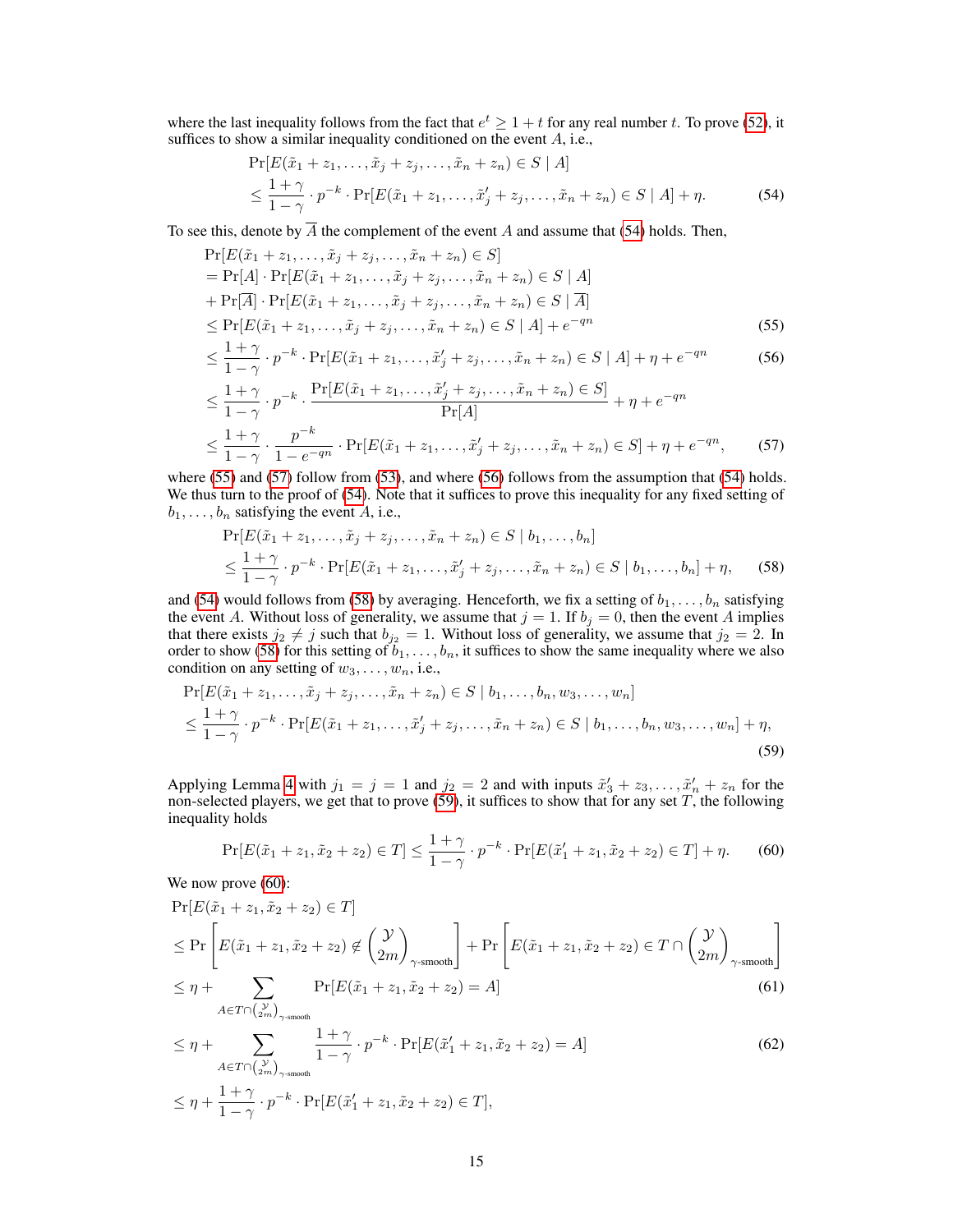with  $\eta = \frac{2m^2}{N} + \frac{18\sqrt{m} N^2}{\gamma^2 2^{2m}}$  $\frac{3\sqrt{m}N^2}{\gamma^2 2^{2m}}$  and where [\(61\)](#page-14-7) follows by averaging over all settings of  $z_1, z_2$  and invoking Lemma [1,](#page-5-0) and [\(62\)](#page-14-8) follows from Lemma [10](#page-12-2) and the fact that at least one of  $b_1, b_2$  is equal to 1.

As a consequence, we obtain the following main theorem establishing differential privacy of Algorithm [1](#page-3-1) with respect to single-user changes in the shuffled model:

**Theorem 1.** Let  $\varepsilon > 0$  and  $\delta \in (0,1)$  be any real numbers. There exists a protocol in the shuffled model that is  $(\varepsilon,\delta)$ -differentially private under single-user changes, has expected error  $O(\frac{1}{\varepsilon}\sqrt{\log \frac{1}{\delta}})$ , and where each encoder sends  $O(\log(\frac{n}{\varepsilon\delta}))$  messages of  $O(\log(\frac{n}{\delta}))$  bits.

*Proof of Theorem [1.](#page-1-2)* In Algorithm [1,](#page-3-1) each user communicates at most  $O(m \log N)$  bits which are sent via m messages. By Lemma [11,](#page-13-6) Algorithm [1](#page-3-1) is  $(\varepsilon, \delta)$ -differentially private with respect to single-user changes if  $\frac{1+\gamma}{1-\gamma}$ .  $\frac{p-k}{1-e^{-qn}} \leq e^{\epsilon}$ , and  $\frac{2m^2}{N} + \frac{18\sqrt{m}N^2}{\gamma^2 2^{2m}}$  $\frac{8\sqrt{m} N^2}{\gamma^2 2^{2m}} + e^{-qn} \leq \delta$ , for any  $\gamma > \frac{6\sqrt{m}}{2^{2m}}$  $2m$  and  $m \geq 4$ . The error in our final estimate consists of two parts: the rounding error which is  $O(n/k)$  in the worst case, and the error due to the added folded Discrete Laplace noise whose average absolute value is at most  $O\left(\frac{\sqrt{qn}}{1-n}\right)$  (this follows from Lemma [8](#page-11-5) along with the facts that the  $1-p$ variance is additive for independent random variables, and that for any zero-mean random variable X, it is the case that  $\mathbf{E}[|X|] \leq \sqrt{\text{Var}[X]}$ . The theorem now follows by choosing  $p = 1 - \frac{\varepsilon}{10k}$ ,  $q = 10 \frac{\log(1/\delta)}{n}$ ,  $m = 10 \log\left(\frac{nk}{\varepsilon\delta}\right)$ ,  $\gamma = \frac{\varepsilon}{10}$ ,  $k = 10n$  and N being the first odd integer larger than  $3kn + \frac{10}{\delta} + \frac{10}{\varepsilon}.$  $\Box$ 

#### <span id="page-15-0"></span>2.5 Resilience Against Colluding Users

In this section, we formalize the resilience of Algorithm [1](#page-3-1) against a very large fraction of the users colluding with with the server (thereby revealing their inputs and messages).

<span id="page-15-3"></span>**Lemma 12** (Resilient privacy under sum-preserving changes). Let  $C \subseteq [n]$  *denote the subset of*  $i$  colluding users. Then, for all  $x_1, \ldots, \ldots, x_n$  and  $\underline{x'_1}, \ldots, \ldots, x'_n$  that are integer multiples of  $1/k$ in the interval  $[0,1)$  and that satisfy  $\sum_{j\notin C} x_j = \sum_{j\notin C} x'_j$  and  $x'_j = x_j$  for all  $j\in C$ , and for all *subsets* S*, the following inequality holds*

<span id="page-15-1"></span>
$$
\Pr[E(x_1, ..., x_n) \in S \mid E(x_i) \,\forall i \in C] \\
\leq \beta^{n-1} \cdot \Pr[E(x'_1, ..., x'_n) \in S \mid E(x_i) \,\forall i \in C] + \frac{(\beta^{n-1} - 1)}{(\beta - 1)} \cdot \eta,
$$
\n(63)

*for*  $\beta = \frac{1+\gamma}{1-\gamma}$ *, any*  $\gamma > \frac{6\sqrt{m}}{2^{2m}}$  $\frac{\beta\sqrt{m}}{2^{2m}}$ ,  $m \geq 4$  and  $\eta = \frac{2m^2}{N} + \frac{18\sqrt{m} N^2}{\gamma^2 2^{2m}}$  $\frac{N}{\gamma^2 2^{2m}}$ , and where the probabilities in [\(63\)](#page-15-1) *are over the internal randomness of*  $E(\cdot)$ *.* 

<span id="page-15-4"></span>Lemma 13 (Resilient privacy under single-user changes). *Let* N *be a positive odd integer and*  $p \in (0,1)$  and  $q \in (0,1]$  be real numbers. Let  $C \subseteq [n]$  denote the subset of colluding users. Let  $b_1, \ldots, b_n$  be iid random variables that are equal to 1 with probability q and to 0 otherwise, let  $w_1, \ldots, w_n$  be iid random variables that are drawn from the folded discrete Laplace distribution  $\mathcal{D}_{N,p}$  independently of  $b_1,\ldots,b_n$ , and let  $z_i = \frac{b_i w_i}{k}$  for all  $i \in [n]$ . If  $|C| \leq 0.9n$ , then for all  $j \notin C$ ,  $all \ x_1, \ldots, x_j, \ldots, x_n, x'_j \in [0,1)$  and all subsets *S*, if we denote  $\tilde{x}_i = \frac{\lfloor x_i k \rfloor}{k}$  for all  $i \in [n]$  and  $\tilde{x}'_j = \frac{\lfloor x'_jk \rfloor}{k}$  $\frac{j^{\kappa}}{k}$ , then

<span id="page-15-2"></span>
$$
\Pr[E(\tilde{x}_1 + z_1, \dots, \tilde{x}_j + z_j, \dots, \tilde{x}_n + z_n) \in S \mid E(\tilde{x}_i + z_i) \,\forall i \in C] \n\le \frac{1 + \gamma}{1 - \gamma} \cdot \frac{p^{-k}}{1 - e^{-q(n - |C|)}} \cdot \Pr[E(\tilde{x}_1 + z_1, \dots, \tilde{x}'_j + z_j, \dots, \tilde{x}_n + z_n) \in S \mid E(\tilde{x}_i + z_i) \,\forall i \in C] \n+ \eta + e^{-q(n - |C|)},
$$
\n(64)

*for any*  $\gamma > \frac{6\sqrt{m}}{2^{2m}}$  $\frac{\beta\sqrt{m}}{2^{2m}}$ ,  $m \geq 4$  and  $\eta = \frac{2m^2}{N} + \frac{18\sqrt{m} N^2}{\gamma^2 2^{2m}}$  $\frac{N}{\gamma^2 2^{2m}}$ , and where the probabilities in [\(64\)](#page-15-2) are over  $z_1, \ldots, z_n$  and the internal randomness of  $E(\cdot)$ .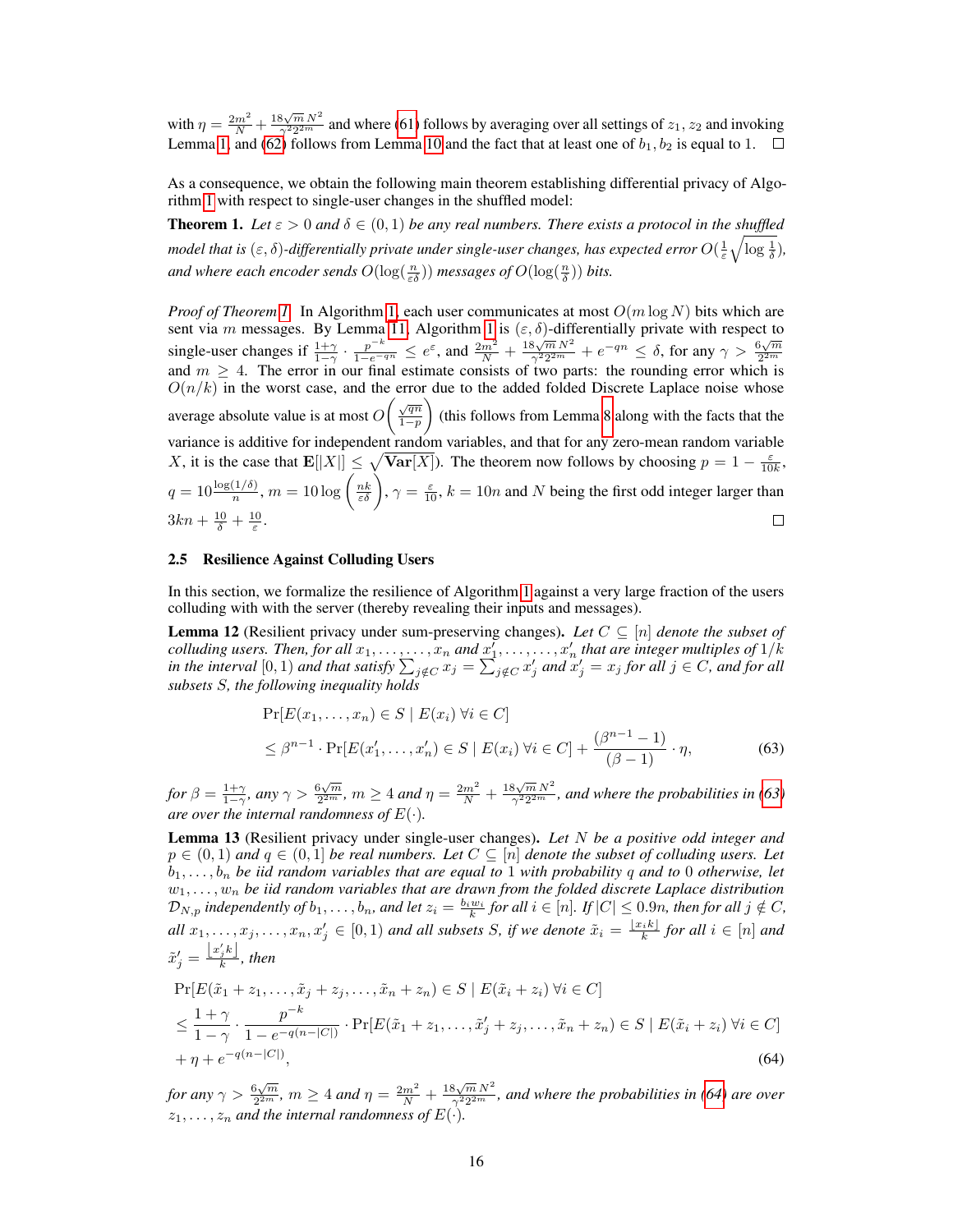*Proof of Lemma [12.](#page-15-3)* We start by applying Lemma [4](#page-7-5) in order to condition on the messages of all the colluding users. This allows us to reduce to the case where the messages of all users in  $C$  are *fixed* and where we would like to prove the differential privacy guarantee with respect to single-user changes on the inputs of the smaller subset  $[n] \setminus C$  of (non-colluding) users. The rest of the proof follows along the same lines as the proof of Lemma [6](#page-8-4) with any modification in the bounds.  $\Box$ 

*Proof of Lemma [13.](#page-15-4)* We start by applying Lemma [4](#page-7-5) in order to condition on the messages of all colluding users. This allows us to reduce to the case where the messages of all users in C are *fixed* and where we would like to prove differential privacy guarantees with respect to sum-preserving changes on the smaller subset  $[n] \setminus C$  of (non-colluding) users. The rest of the proof follows along the same lines as the proof of Lemma [11.](#page-13-6) Note that that the tail probability term  $e^{-qn}$  in [\(52\)](#page-13-5) is replaced by the slightly larger quantity  $e^{-q(n-|C|)}$  in [\(64\)](#page-15-2) as the event A in the proof of Lemma [11](#page-13-6) has now to be defined over the smaller set  $[n] \setminus C$  of non-colluding users (and consequently the bounds in [\(53\)](#page-13-7) and [\(57\)](#page-14-2) are modified similarly).  $\Box$ 

## 3 Conclusion and Open Problems

Our work provides further evidence that the shuffled model of differential privacy [\[5,](#page-16-0) [7\]](#page-16-1) is a fertile "middle ground" between local differential privacy and general multi-party computations, combining the scalability of local DP with the high utility and privacy of MPC. This makes it more feasible to design scalable machine learning systems in a federated setting.

The main open problem that we leave is how many messages  $m$  are necessary to achieve differential privacy without a cost of  $n^{\Omega(1)}$  in error or communication. It is shown in [\[4\]](#page-16-2) that  $m = 1$  is not enough, but we cannot rule out that  $m = O(\log_n k)$  suffices to achieve error  $1/k$  under sumpreserving changes, using our protocol unchanged. Another issue is that our current protocol fails to provide privacy with some small probability, for example if all random numbers chosen by the encoder happen to be zero. The question is whether the error probability can be eliminated by somehow changing the protocol, achieving pure differential privacy.

## References

- <span id="page-16-6"></span>[1] M. Abadi, A. Chu, I. Goodfellow, H. B. McMahan, I. Mironov, K. Talwar, and L. Zhang. Deep learning with differential privacy. In *Proceedings of the 2016 ACM SIGSAC Conference on Computer and Communications Security*, pages 308–318. ACM, 2016.
- <span id="page-16-4"></span>[2] B. Balle, J. Bell, A. Gascón, and K. Nissim. Improved summation from shuffling, http://arxiv.org/abs/1909.11225.
- <span id="page-16-3"></span>[3] B. Balle, J. Bell, A. Gascon, and K. Nissim. Differentially Private Summation with Multi-Message Shuffling. *arXiv e-prints*, page arXiv:1906.09116, Jun 2019.
- <span id="page-16-2"></span>[4] B. Balle, J. Bell, A. Gascón, and K. Nissim. The privacy blanket of the shuffle model. *CoRR*, abs/1903.02837, 2019.
- <span id="page-16-0"></span>[5] A. Bittau, Ú. Erlingsson, P. Maniatis, I. Mironov, A. Raghunathan, D. Lie, M. Rudominer, U. Kode, J. Tinnés, and B. Seefeld. Prochlo: Strong privacy for analytics in the crowd. In *Proceedings of the 26th Symposium on Operating Systems Principles, Shanghai, China, October 28-31, 2017*, pages 441–459. ACM, 2017.
- <span id="page-16-5"></span>[6] K. Bonawitz, V. Ivanov, B. Kreuter, A. Marcedone, H. B. McMahan, S. Patel, D. Ramage, A. Segal, and K. Seth. Practical secure aggregation for privacy-preserving machine learning. In B. M. Thuraisingham, D. Evans, T. Malkin, and D. Xu, editors, *Proceedings of the 2017 ACM SIGSAC Conference on Computer and Communications Security, CCS 2017, Dallas, TX, USA, October 30 - November 03, 2017*, pages 1175–1191. ACM, 2017.
- <span id="page-16-1"></span>[7] A. Cheu, A. D. Smith, J. Ullman, D. Zeber, and M. Zhilyaev. Distributed differential privacy via shuffling. In Y. Ishai and V. Rijmen, editors, *Advances in Cryptology - EUROCRYPT 2019 - 38th Annual International Conference on the Theory and Applications of Cryptographic Techniques, Darmstadt, Germany, May 19-23, 2019, Proceedings, Part I*, volume 11476 of *Lecture Notes in Computer Science*, pages 375–403. Springer, 2019.